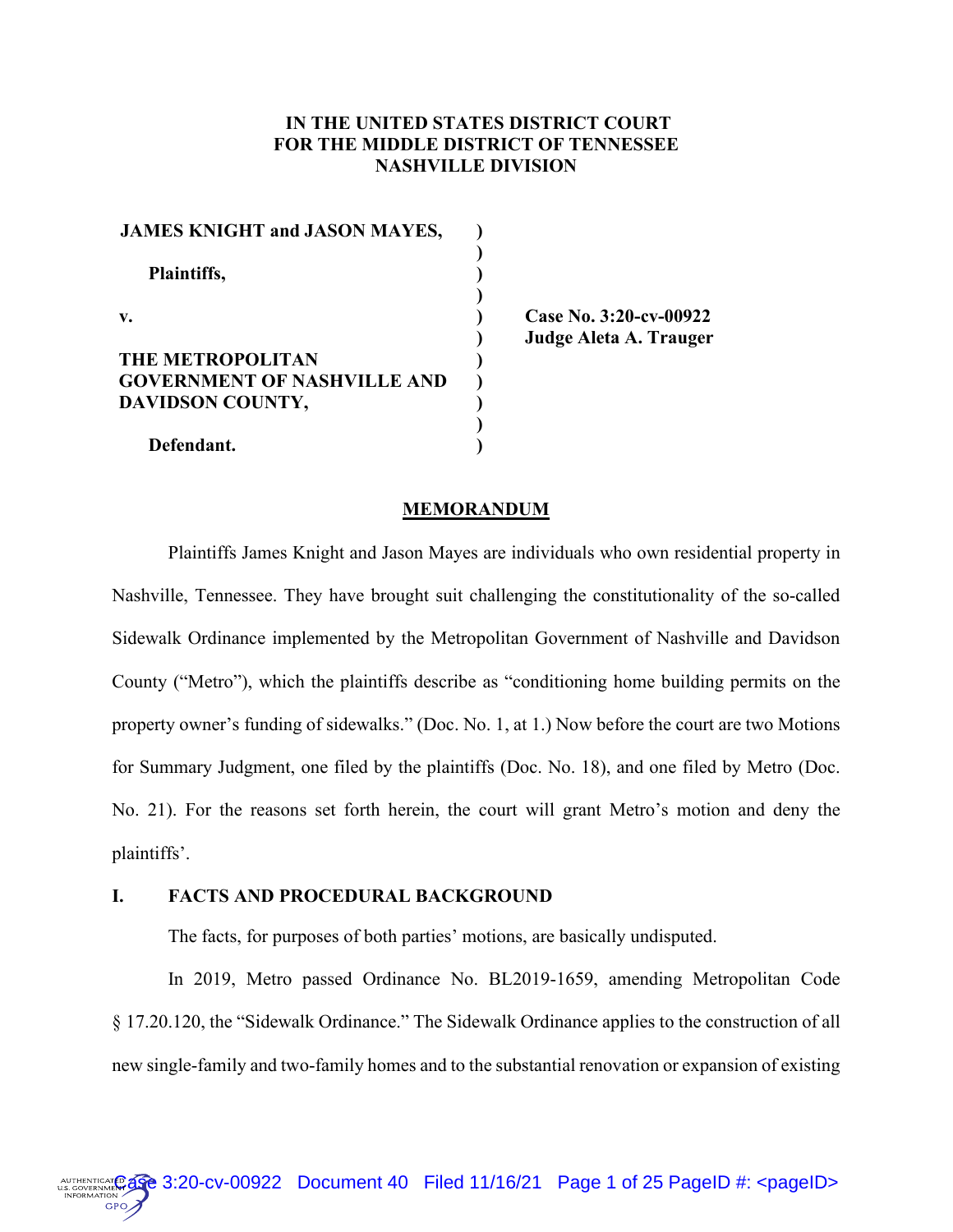single- and two-family homes<sup>1</sup> within the "urban services district, or within a center designated in the general plan, or [if] any of the property frontage is within a quarter mile of the boundary of a center designated in the general plan, or the property is on a street in the major and collector street plan." Metro. Code  $\S 17.20.120(A)(1)$ .<sup>2</sup>

Any property owner who wants to construct a new residence on property within the area covered by the Sidewalk Ordinance must agree to construct a city sidewalk on the owner's property frontage in order to receive a building permit, *id.* § 17.20.120(C), unless the owner obtains from the "Zoning Administrator" a waiver of the requirement, based on one of the circumstances identified in § 17.20.120(A)(3), or unless the owner is authorized, based on "unique situations," to make an "in-lieu contribution" (the "in-lieu fee") to Metro's pedestrian benefit fund as "an alternative to construction" of a sidewalk, *id.*  $\S$  17.20-120(A)(3)(b), (D)(1).

The in-lieu fee is established by Metro Public Works every year on July 1, based on (but reduced from) the average cost of all new and repair sidewalk projects contracted for or constructed by Metro over the preceding three years. (Doc. No. 28, Hammond Decl. ¶¶ 5–8.) The "in-lieu fee" cost-per-linear-foot figure for the year 2020–21 was \$186. (*Id.* ¶ 4.) This cost is published at https://www.nashville.gov/departments/planning/long-range-planning/transportation-planning/ sidewalks. The total in-lieu fee is capped at no more than three percent of the "total construction value of the permit." Metro. Code  $\S 17.20-120(D)(1)$ . As of January 2020, the actual cost to Metro

 $<sup>1</sup>$  The Sidewalk Ordinance also applies to certain multifamily and commercial development</sup> activities, Metro. Code  $\S 17.20.120(A)(1)$ , but such application is not relevant here.

<sup>&</sup>lt;sup>2</sup> Section 17.20.120(A)(2) refers to construction "within the Urban Zoning Overly" [sic]. The term is not defined, and it is unclear how the Urban Zoning Overlay differs from the urban services district, as used in § 17.20.120(A)(1). This lack of clarity does not appear to be material, as there is no dispute that the plaintiffs' properties are within the zone to which the Sidewalk Ordinance applies.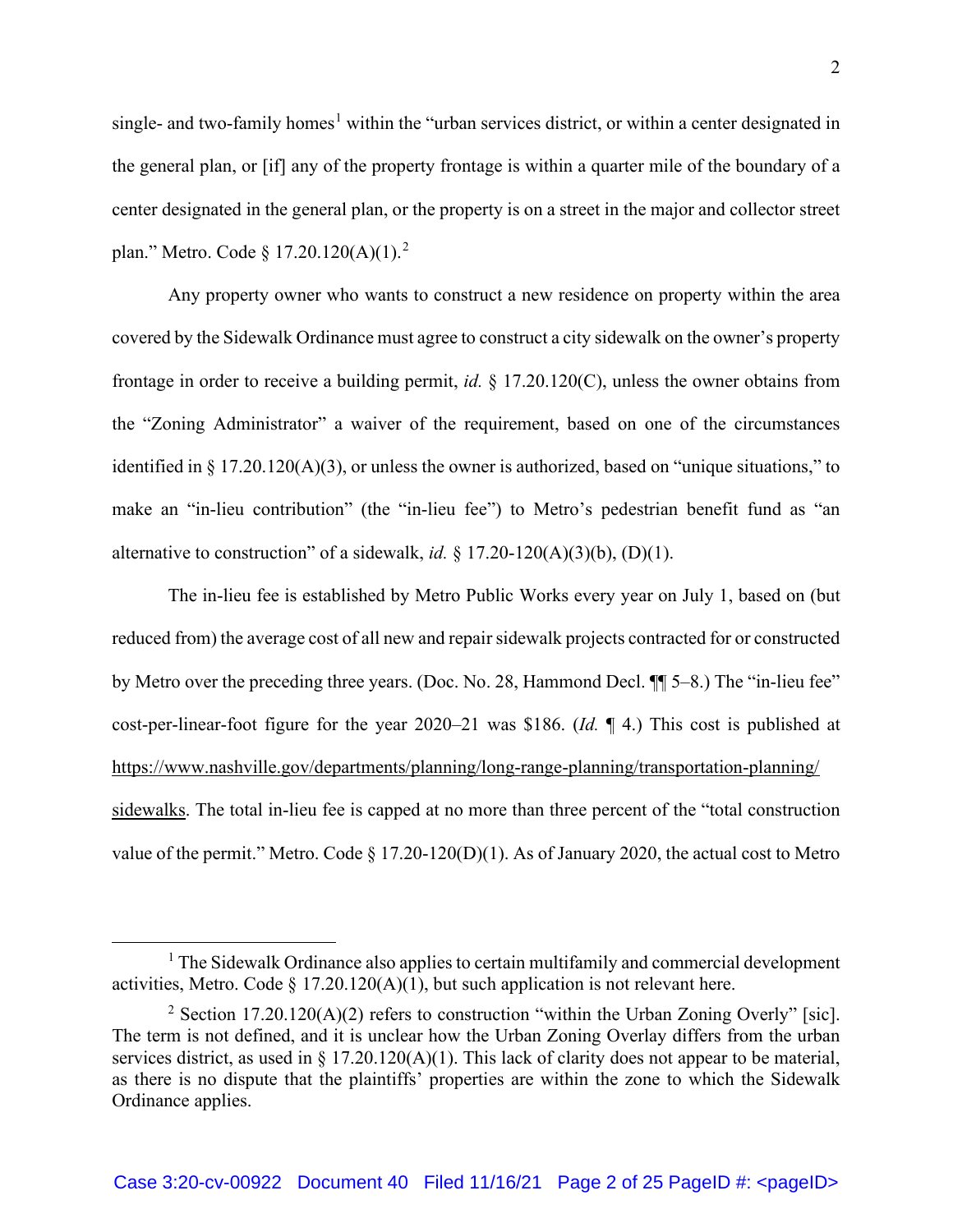to build sidewalks averaged \$837 per linear foot, of which 18% is attributable to service costs and 82% to construction costs.

The Sidewalk Ordinance also states that the "[d]edication of right-of-way and/or public easement is required to permit present or future installation of a public sidewalk built to the current standards of the Metropolitan Government," Metro. Code § 17.20.120(E), apparently irrespective of whether the property owner builds the sidewalk or pays the in-lieu fee.<sup>3</sup>

The purposes of the Sidewalk Ordinance, as stated in the recital clauses of BL2019-1659,

include:

(1) To "provid[e] a wider variety of safe transportation options in a rapidly growing Nashville" through sidewalks, which are "critical infrastructure";

(2) To "benefit homeowners and neighborhoods by providing a safe and designated path for connecting to schools, parks, libraries, businesses, and transit, and thus homes connected to nearby attractions increase in value";

(3) To reduce the number of people killed on Nashville's streets while walking;

(4) To provide for the "timely and cost-effective provision of sidewalks within the public right-of-way in the areas of greatest need and where the impact of Nashville's growth is greatest, aligned with the General Plan and related strategic plans in Nashville and Davidson County";

(5) To "create a publicly transparent, documented, noticed, and appealable process for the consideration of hardship waivers, in whole or in part, to the various provisions of Title 17.20.120";

<sup>&</sup>lt;sup>3</sup> The language of the provision itself indicates that an easement or right of way is required even if the sidewalk is not actually built, insofar as it is intended to permit the "future installation" of a sidewalk. *See* Metro Code § 17.20.120(E). Metro attempts to create a factual dispute as to that point, stating that the right-of-way or easement is only required if the sidewalk is actually built. However, the citation it offers in support of that assertion establishes only that a right-of-way or easement is required if the sidewalk is built, not that one is *not* required if the sidewalk is *not* built. (*See* Doc. No. 20-4, at 5 ("Metro Nashville Sidewalk Frequently Asked Questions") ("What other requirements apply when I construct sidewalks? . . . . Dedication of rights-of-way and easements are required with the construction of sidewalks.").) However, it does not appear that Metro demanded the dedication of an easement or right of way from either plaintiff in this case.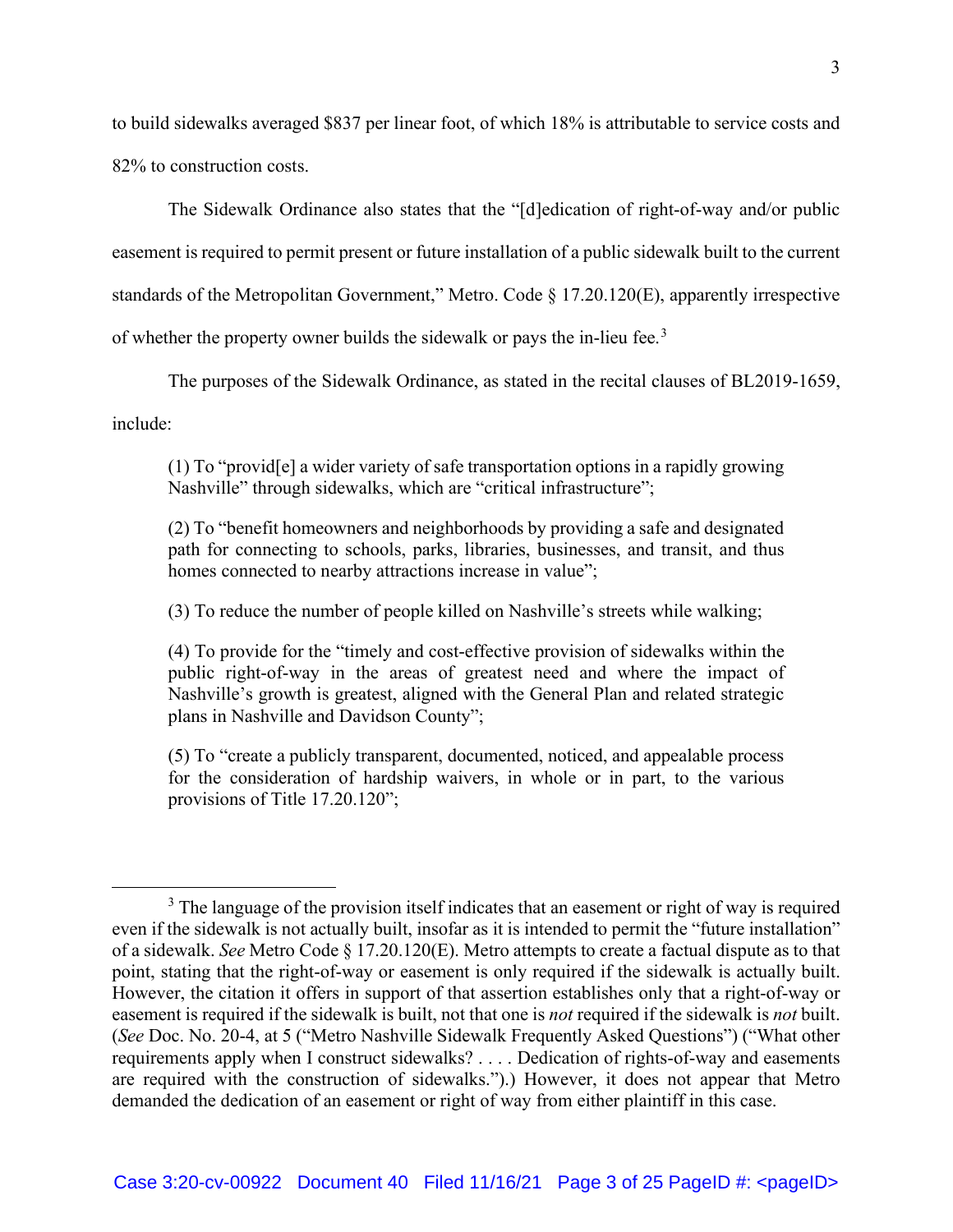(6) To "facilitate safe and convenient pedestrian movements for residents, employees and/or patrons";

(7) To "reduce dependency on the automobile, thus reducing traffic congestion on the community's streets and protecting air quality";

(8) To "designat [e]  $\ldots$  accessible and safe path [s] for walking," in order to "increase homeowner and community health and social connections";

(9) To "minimize conflicts between vehicular and pedestrian movement along corridors and within and around centers identified in the General Plan" and "offset a portion of the vehicular traffic consequences of population growth and increased density";

(10) To "create[e] a safe and convenient sidewalk network along the streets, corridors and centers . . . where the impact of Nashville's growth is greatest"; and

(11) To "create greener, safer, and more accessible streets for all users."

(BL2019-1659, Doc. No. 1-2 , at 1–2.)

Another purpose of the Sidewalk Ordinance is to further Metro's interest in effectively managing stormwater flow by ensuring that sidewalks are built according to uniform engineering standards approved by the Department of Public Works. (Doc. No. 20-4, Metro's Supp. Answers to Pl.'s 1st Set of Interrogs. ¶ 7.)

In an undated slide presentation regarding the Sidewalk Ordinance, supposedly shown to unidentified "stakeholders"<sup>4</sup> by unidentified Metro representatives, increased time and expense are identified as "challenges" to funding sidewalks through a Metro capital project, while one advantage of "private development" is that property owners are responsible for sidewalks on their "own property." (*See* Doc. No. 20-4, at 25.)<sup>5</sup>

<sup>&</sup>lt;sup>4</sup> A January 31, 2020 letter from District 7 Councilwoman Emily Benedict, in her capacity as Chair, Special Committee on Sidewalks, to Vice Mayor Jim Shulman identifies some of the "stakeholders" with whom the Special Committee on Sidewalks spoke as including "Public Works, Planning, Procurement, Metro Water and Stormwater Services, and the Mayor's Office of Transportation." (Doc. No. 20-4, at 29.)

 $<sup>5</sup>$  Metro disputes the admissibility of this document, but the plaintiff represents that it was</sup> produced by Metro in discovery, with a group of documents collectively identified by Metro as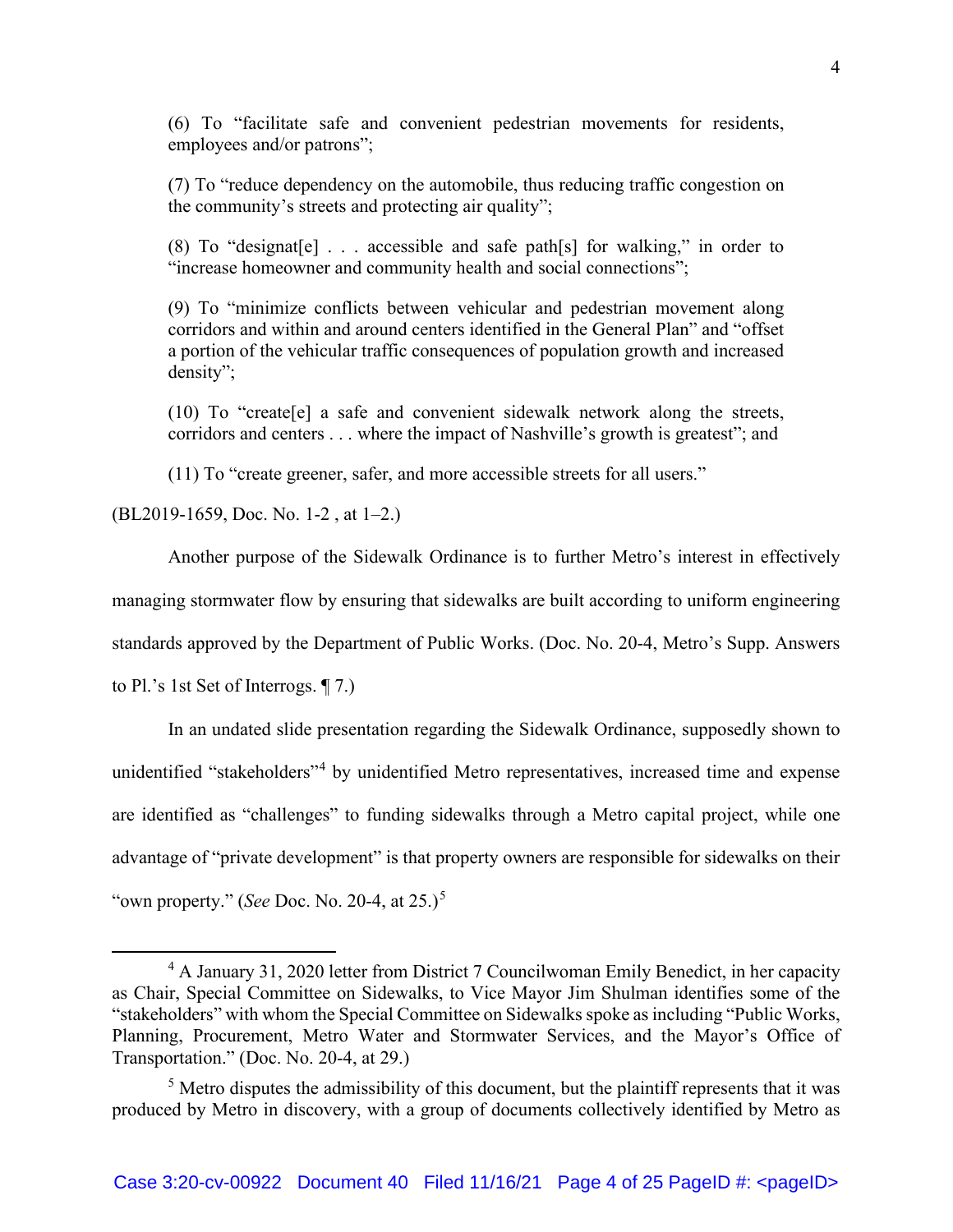### **Plaintiff James Knight**

Plaintiff James Knight owns a lot at 411 Acklen Park Drive in Nashville. The property is zoned for medium-density residential development, meaning that the construction of a singlefamily home on the lot is allowable under existing zoning. The lot at 411 Acklen Park Drive does not border or connect to any lots with sidewalks. As a condition of issuing a permit to construct a single-family home on the lot, Metro required Knight either to construct a sidewalk on the property or pay an in-lieu fee of \$7,600.

In 2018, Knight demolished the existing 790-square-foot home on the lot. In 2019, Knight applied for a building permit to build a 2,651-square-foot residence, with a 323 square-foot garage and porches covering an additional 468 square feet on the lot. After Knight applied for a building permit, Public Works advised his project manager, Erick Stevenhagen, that constructing a sidewalk on the property would create water runoff issues that could cause water pooling and flooding on neighboring properties. The problem was not entirely attributable to building a sidewalk; it was also partly attributable to Knight's desire to build a bigger house than the existing house on the lot, which would have increased the percentage of the lot covered with impervious surfaces.<sup>6</sup>

In October 2019, Knight filed a Codes Waiver Zoning Request, asking the Zoning Administrator to waive Knight's compliance with the Sidewalk Ordinance. The Zoning Administrator denied the request upon the recommendation of the Planning Department on

<sup>&</sup>quot;documents regarding the stakeholder meetings related to BL2019-1659." (Doc. No. 32-1, Boucek Supp. Decl. ¶ 5.) The plaintiff maintains that the document qualifies as a statement by an opposing party and that it is admissible under Rules 801(d)(2), 803(8), and 807(a) of the Federal Rules of Evidence. The court finds that the document may be considered in the context of considering the plaintiff's Motion for Summary Judgment but questions the ultimate materiality of this slide presentation.

 $6$  There is no suggestion that the size of the house Knight seeks to build is larger or covers more surface area than is permissible under current zoning.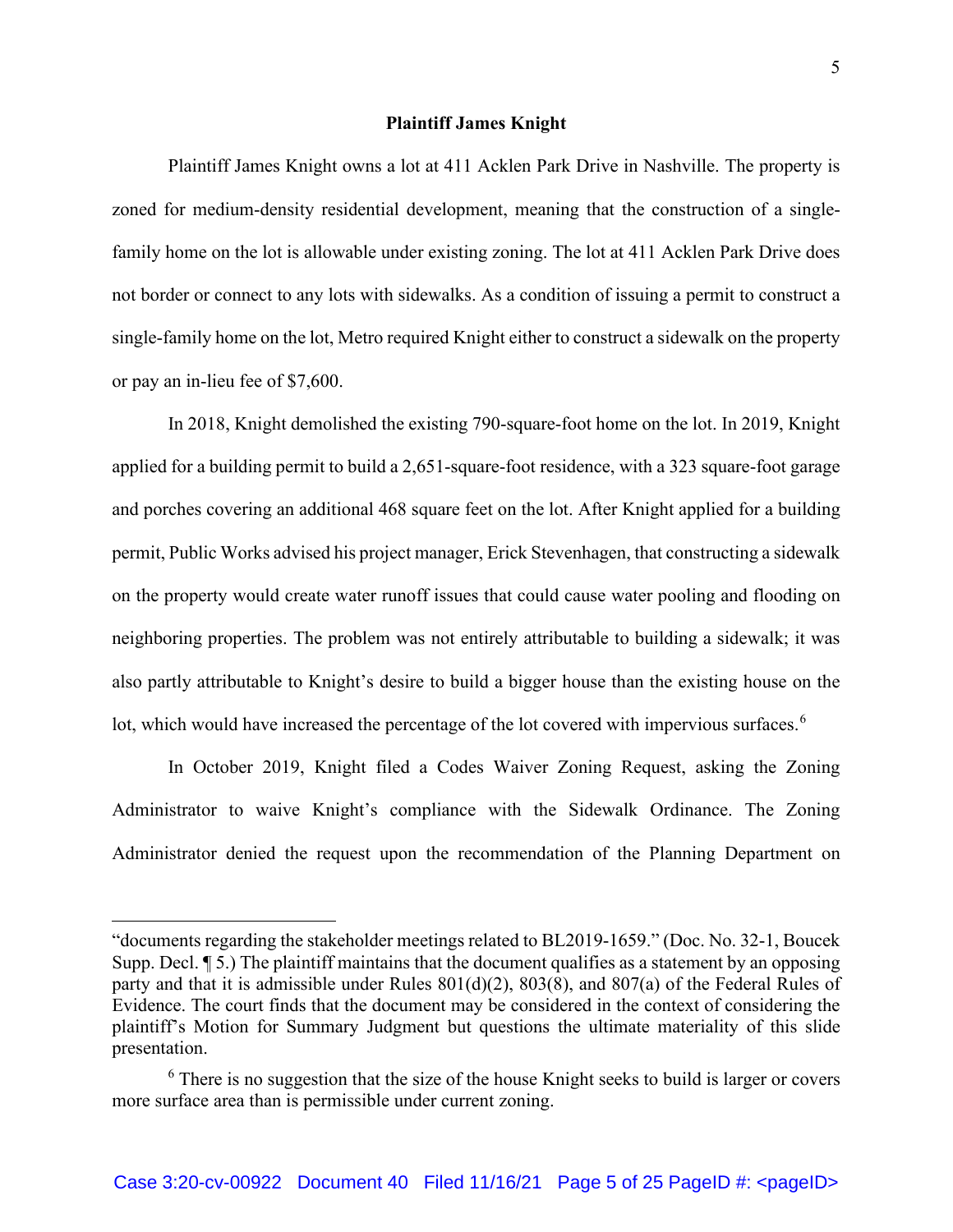January 15, 2020. Knight appealed to Metro's Board of Zoning Appeals ("BZA"), requesting that he be allowed to proceed without building a sidewalk or paying the in-lieu fee. The BZA conducted a hearing on his case on May 21, 2020. It denied Knight's petition but offered him the choice of building an "alternate sidewalk that is reviewed with Public Works"—presumably using permeable building materials—or paying the in-lieu fee.

When Metro refused to remove the condition that Knight either build a sidewalk on the lot frontage or pay the in-lieu fee, Knight refused to comply or to grant an easement for a sidewalk at 411 Acklen Park Drive, and his building permit expired. He states that, "[b]ut for the sidewalk condition, [he] would have proceeded with the project, agreeing to Metro's other requirements for building a home on the property." (*Id.* ¶ 20.) To date, he has not built a home at 411 Acklen Park Drive. He states that, if the sidewalk condition is removed, he will "obtain another construction permit and proceed with building a single-family home at 411 Acklen Park Drive." (*Id.* ¶ 21.)

#### **Plaintiff Jason Mayes**

Plaintiff Jason Mayes owns a lot at 167 McCall Street in Nashville, within the urban services district. The lot is zoned for low-medium density residential, meaning that the construction of a single-family home on the lot is allowable under existing zoning. The lot at 167 McCall Street does not directly border or connect to any lots with sidewalks. There is a sidewalk on the opposite side of the street from 167 McCall Street.

At the time Mayes acquired the lot, it was vacant. In November 2019, Mayes applied for a permit to build a new single-family home with 2,375 square feet of living space and a 640-squarefoot garage. As a condition of issuing a permit to construct a single-family home on the lot, Metro required that Mayes either construct a sidewalk on the property or pay an in-lieu fee of \$8,883.21. Mayes' request for a waiver of the sidewalk requirement was denied. Mayes paid the in-lieu fee,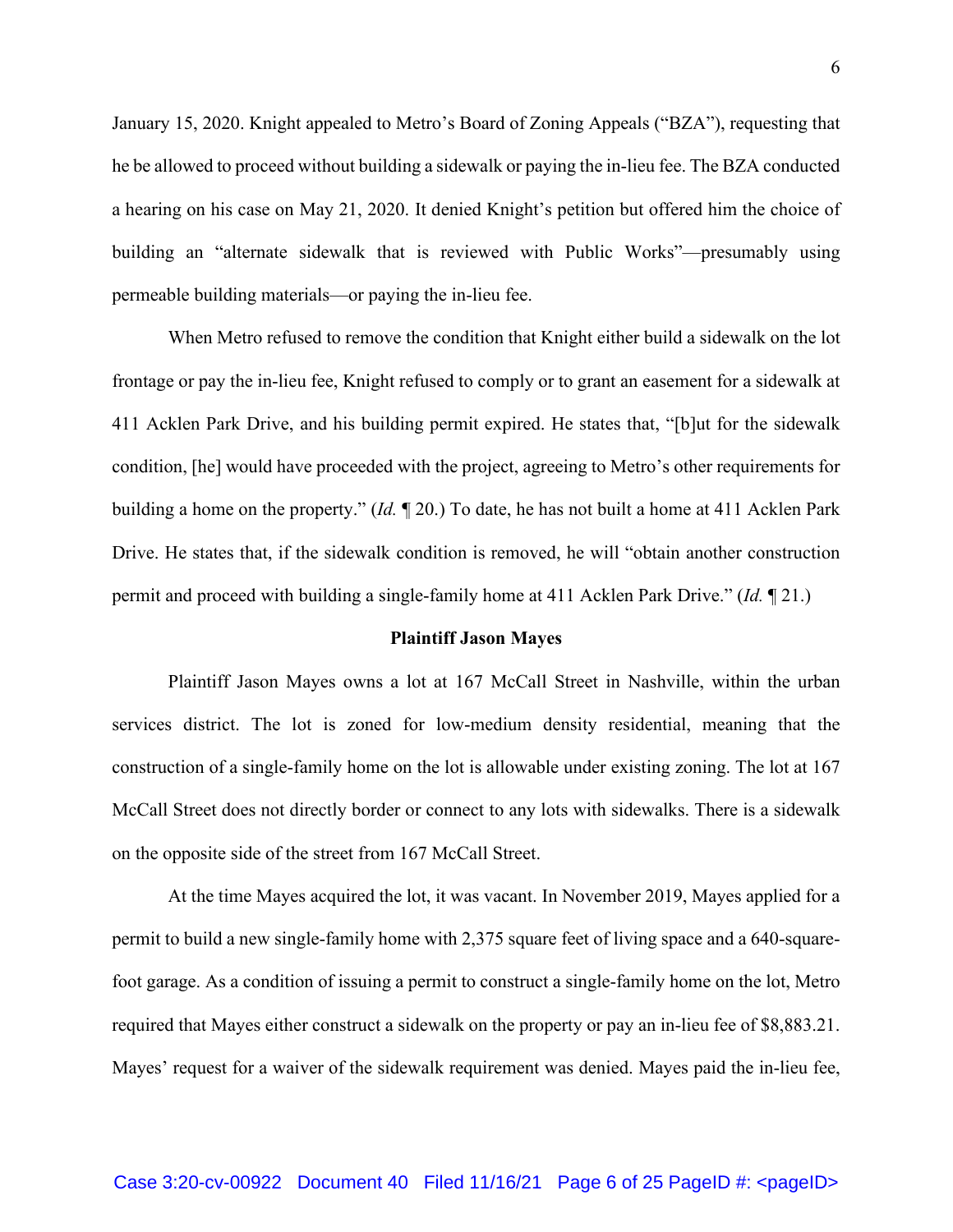was issued a building permit, and completed building a single-family home on the lot in November 2020. (Doc. No. 20-2, Mayes Decl. ¶ 22.)

In the meantime, he petitioned the BZA to return the in-lieu fee on the basis that Metro had no intention or plan to build sidewalks on his side of the street; his councilwoman supported his request. (*Id.* ¶ 23.) The Planning Department Staff recommended denial of the request on the basis that "[e]lecting to make the contribution in-lieu of construction supplements Metro's annual sidewalk capital program by increasing sidewalk funds." (Doc. No. 20-4, at 39.) It also recommended that the "applicant . . . dedicate [a] right-of-way for future sidewalk construction." (*Id.*) The BZA heard his appeal on March 5, 2020 and ultimately denied his request for return of the in-lieu fee. Mayes has not dedicated an easement for a sidewalk at 167 McCall Street.

Mayes has been informed that Metro designated funds from his payment of the in-lieu fee to improvement of sidewalks on Foster Avenue. Although the location is more than 2.5 miles north-northwest of his home, both Foster Avenue and McCall Street are within pedestrian benefit zone 16, as defined by Metro. Code § 17.04.060. To date, there are still no sidewalks on Mayes' side of McCall Street for several blocks in each direction of 167 McCall Street.

Plaintiffs' properties have not suffered a diminution in value because of the application of the Sidewalk Ordinance.

Pursuant to Metro. Code §§ 17.04.060 and 17.12.030, there is a minimum twenty-foot setback from the public right-of-way on the plaintiffs' properties that may not be obstructed except by permit.

The plaintiffs filed suit in October 2020, seeking a declaration that the Sidewalk Ordinance, by requiring them to pay for unrelated improvements to city property as a condition for the issuance of building permits for new homes, effects an unconstitutional "exaction" in violation of the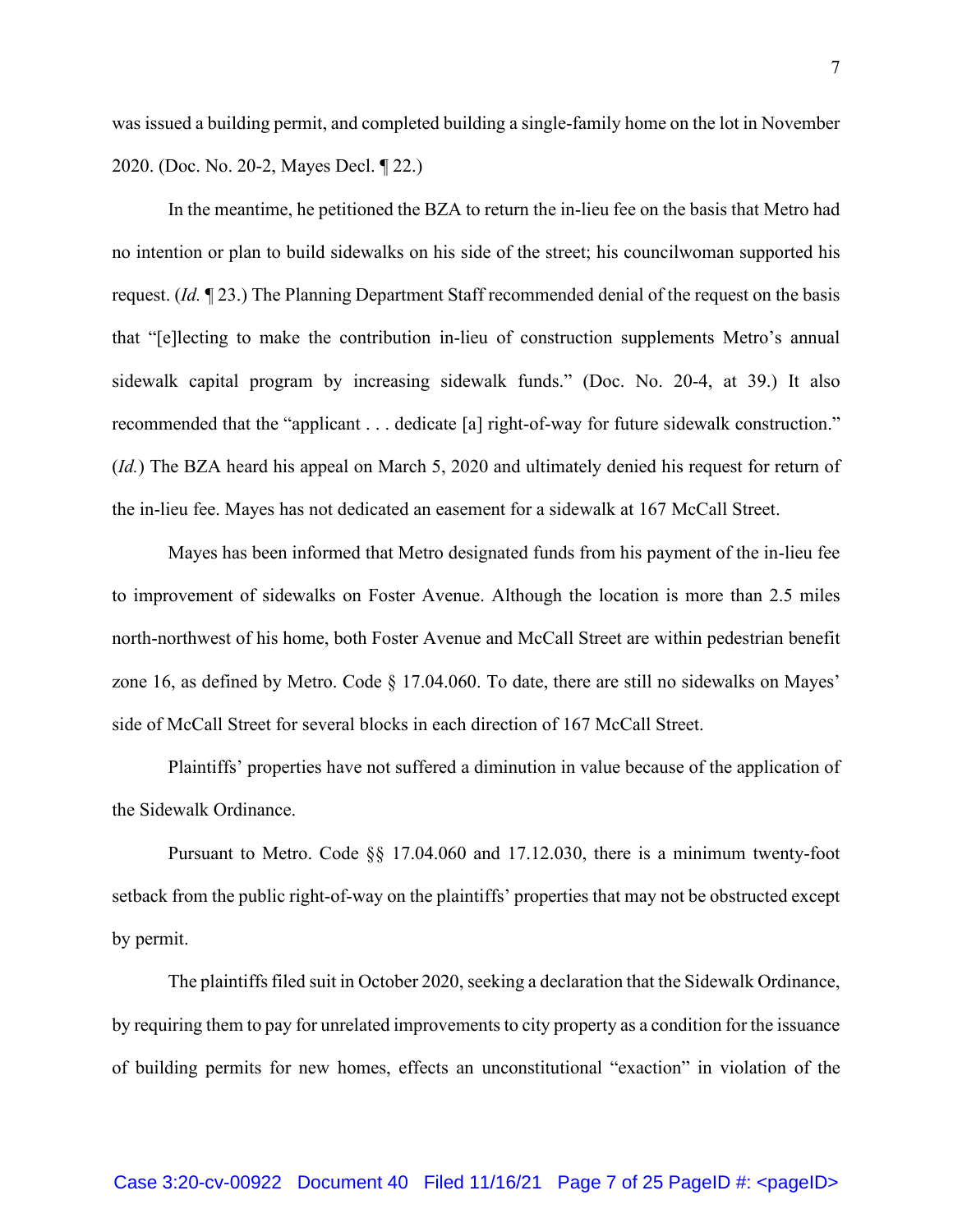Takings Clause of the Fifth Amendment to the United States Constitution. (Doc. No. 1, at 20 ("Claim 1").) The plaintiffs also assert a claim against Metro under state law for unjust enrichment ("Claim 2") to recoup the in-lieu fee actually paid by Mayes.

Both parties, having completed discovery, now move for summary judgment; each motion is supported by a memorandum of law. (Doc. Nos. 18, 19, 21, 22.) Each opposes the other's motion (Doc. Nos. 26, 29), and both have filed reply briefs (Doc. Nos. 33, 35).

## **II. STANDARD OF REVIEW**

Summary judgment is appropriate where there is no genuine issue as to any material fact and the movant is entitled to judgment as a matter of law. Fed. R. Civ. P. 56(a). "[T]he standards upon which the court evaluates the motions for summary judgment do not change simply because the parties present cross-motions." *Taft Broad. Co. v. United States*, 929 F.2d 240, 248 (6th Cir. 1991). In this situation, the court must "evaluate each motion on its own merits and view all facts and inferences in the light most favorable to the non-moving party." *Wiley v. United States*, 20 F.3d 222, 224 (6th Cir. 1994).

## **III. DISCUSSION**

There are no material factual disputes, and each party's motion presents pure questions of law to be resolved by the court. The questions posed are (1) what standard of review applies to the consideration of whether the application of the Sidewalk Ordinance to the plaintiffs for a building permit constituted an uncompensated "taking"? And (2) under that standard, did a "taking" occur? The plaintiffs' Complaint and Motion for Summary Judgment also address the question of damages. However, because the court finds, as set forth below, that no taking occurred, the plaintiffs' claims for damages also fail.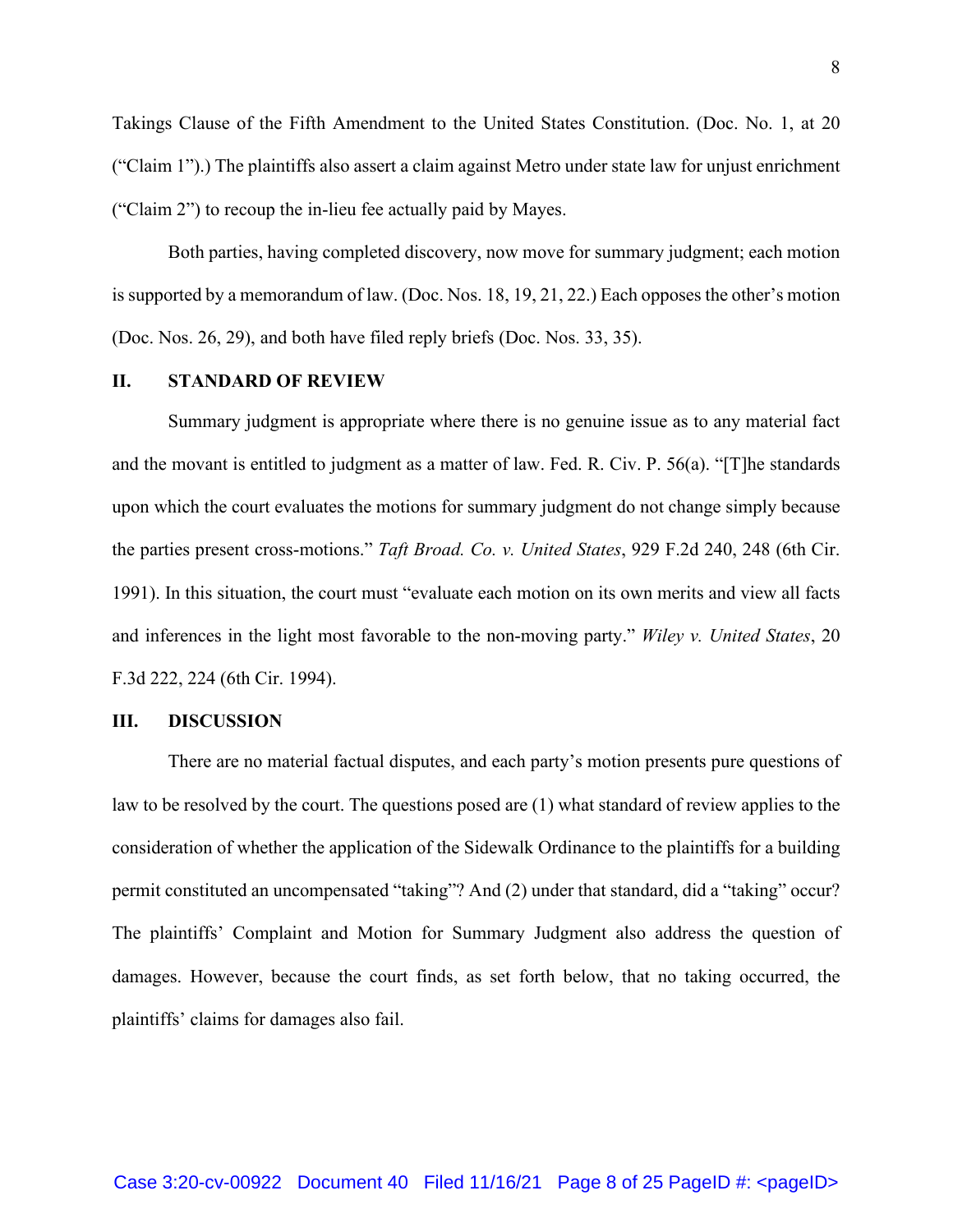### **A. Legal Backdrop: The Takings Clause**

The Takings Clause of the Fifth Amendment of the United States Constitution, made applicable to the States through the Fourteenth Amendment, *Dolan v. City of Tigard*, 512 U.S. 374, 383–84 (1994), states: "[N]or shall private property be taken for public use, without just compensation." The "paradigmatic taking requiring just compensation is a direct government appropriation or physical invasion of private property." *Lingle v. Chevron U.S.A. Inc.*, 544 U.S. 528, 537 (2005). Originally, the Takings Clause was understood to apply only to such physical takings, until the Supreme Court recognized, in 1922, that, "while property may be regulated to a certain extent, if regulation goes too far it will be recognized as a taking." *Penn. Coal Co. v. Mahon*, 260 U.S. 393, 415 (1922). The Court has repeatedly that stated there is no set formula for determining when a regulation goes "too far." *Lingle*, 544 U.S. at 537–38; *see also Murr v. Wisconsin*, 137 S. Ct. 1933, 1942 (2017) ("In the near century since *Mahon*, the Court for the most part has refrained from elaborating this principle through definitive rules.").

However, Supreme Court precedent establishes that a regulatory act that "requires an owner to suffer a permanent physical invasion of her property" or deprives an owner of "*all*  economically beneficial us[e] of her property" will be deemed a *per se* taking. *Lingle*, 544 U.S. at 538 (citing *Loretto v. Teleprompter Manhattan CATV Corp.*, 458 U.S. 419 (1982) (holding that a state law requiring landlords to permit cable companies to install cable facilities in apartment buildings effected a taking); *Lucas v. S.C. Coastal Council*, 505 U.S. 1003, 1020 (1992) (where the plaintiff's two beachfront lots had been "rendered valueless by respondent's enforcement of the coastal-zone construction ban," the landowner would be entitled to compensation).

Outside these two "relatively narrow categories" and "the special context of land-use exactions" (discussed below), *Lingle*, 544 U.S. at 538, regulatory takings challenges are governed by the standards set forth in *Penn Central Transportation Co. v. New York City*, 438 U.S. 104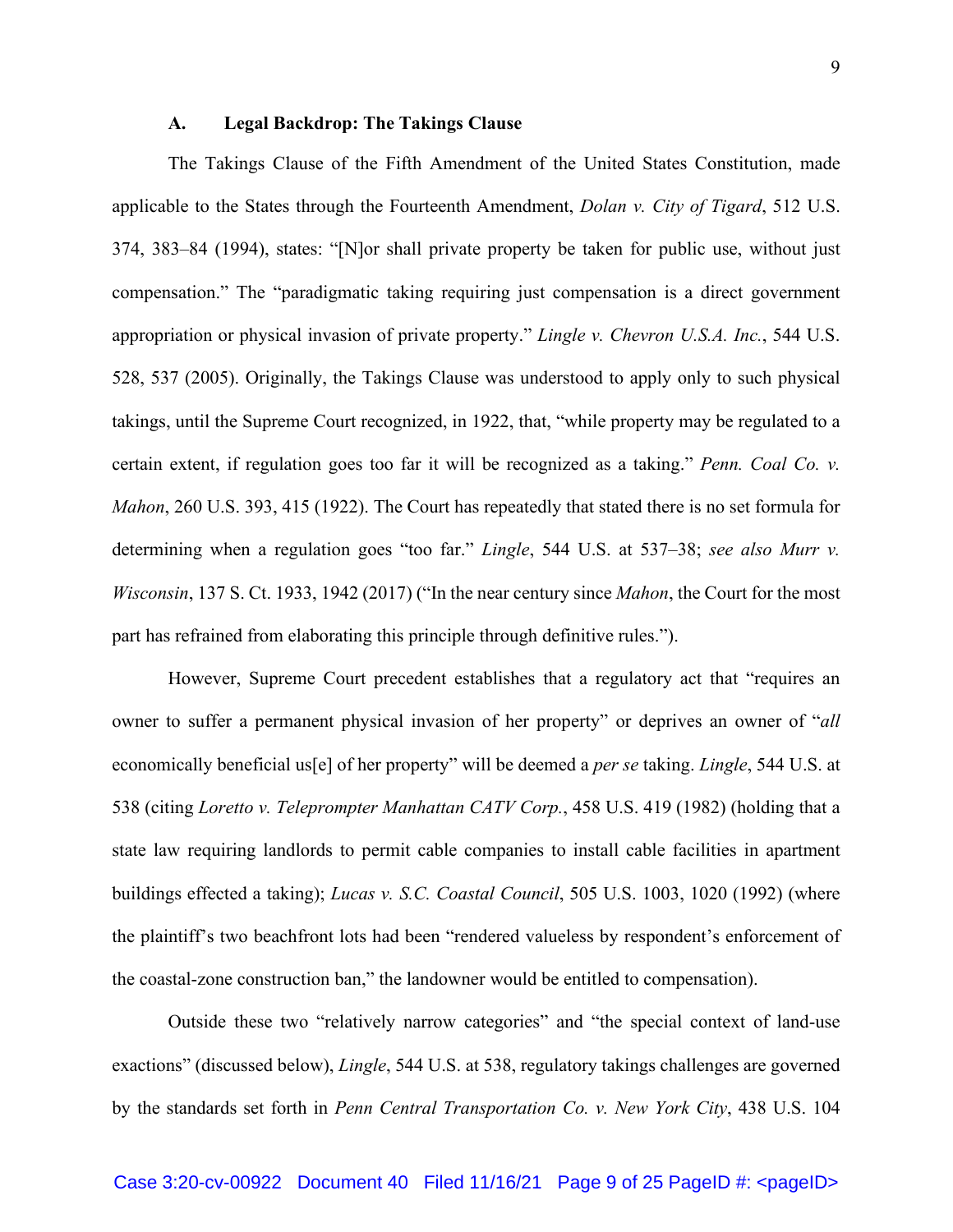(1978). In *Penn Central*, the Court identified "several factors that have particular significance" in evaluating regulatory takings claims, including (1) "[t]he economic impact of the regulation on the claimant"; (2) "the extent to which the regulation has interfered with distinct investment-backed expectations"; and (3) the "character of the governmental action"—for instance whether it amounts to a physical invasion or instead merely affects property interests through "some public program adjusting the benefits and burdens of economic life to promote the common good." *Id.* at 124, *quoted in Lingle*, 544 U.S. at 538.

"Land-use exactions" constitute a special category of regulatory takings, which the Court has addressed in a trio of holdings: *Dolan v. City of Tigard*, *supra*; *Nollan v. California Coastal Commission*, 483 U.S. 825 (1987); and *Koontz v. St. John's River Water Management District*, 570 U.S. 595 (2013). In both *Nollan* and *Dolan*, the Court observed that, if a city or state government simply requires a property owner to dedicate a portion of her property for public use, without compensation, that would unambiguously be an unconstitutional taking. *Dolan*, 512 U.S. at 384; *Nollan*, 483 U.S. at 831. In each of those cases, rather than an outright taking of that sort, a governmental authority conditioned the issuance of a permit to build a house on the property on the property owners' agreement to dedicate a portion of their land to public use. In *Nollan*, the issuance of the permit was conditioned on the property owners' grant of a permanent public easement across their beachfront. 483 U.S. at 828. In *Dolan*, the issuance of a building permit was conditioned on the property owner's agreement to dedicate a portion of her property to improvement of a storm drainage system and to a pedestrian/bicycle path. *Dolan*, 512 U.S. at 380.

In both cases, the Court reaffirmed the principle that land use regulations are not unconstitutional takings, as long as they "substantially advance legitimate state interests" and do not "deny an owner economically viable use of his land." *Agins v. City of Tiburon*, 447 U.S. 255,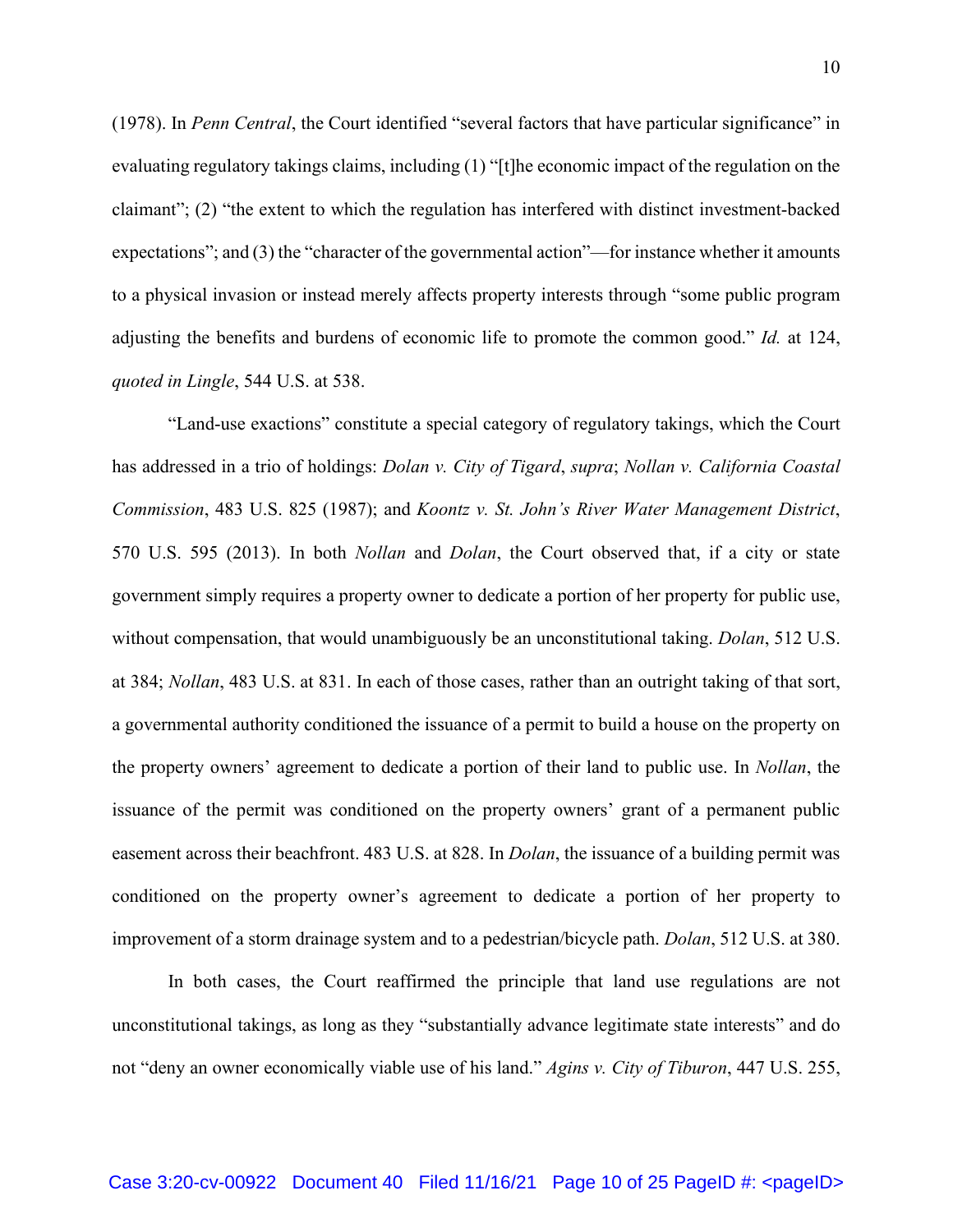260 (1980), *abrogated by Lingle*, 544 U.S. at 544, *quoted in Dolan*, 512 U.S. at 385, *and Nollan*, 483 U.S. at 834.<sup>7</sup> The regulatory actions upheld as constitutional in the Court's previous decisions, unlike those in *Dolan* and *Nollan*, however, involved "essentially legislative determinations classifying entire areas of the city," and they imposed conditions that "were not simply a limitation on the use petitioner might make of her own parcel, but a requirement that she deed portions of the property to the city." *Dolan*, 512 U.S. at 385 (citations omitted).

In *Dolan* and *Nollan*, in contrast, the governmental body "made an adjudicative decision to condition [each] petitioner's application for a building permit on an individual parcel." *Id. Dolan* construed *Nollan* as extending the "well-settled doctrine of 'unconstitutional conditions'" to this type of governmental action, pursuant to which "the government may not require a person to give up a constitutional right—here the right to receive just compensation when property is taken for a public use—in exchange for a discretionary benefit conferred by the government where the benefit sought has little or no relationship to the property." *Id.* (citing *Perry v. Sindermann*, 408 U.S. 593, (1972); *Pickering v. Bd. of Educ.*, 391 U.S. 563 (1968)). The Court held that the imposition of such conditions is not unconstitutional, so long as (1) there is an "essential nexus" between a "legitimate state interest" and the permit condition exacted by the city; *id.* at 386; and (2) there is a "rough proportionality" between the "exactions and the projected impact of the proposed development." *Id.* at 386, 391.

The "essential nexus" inquiry is a relatively low threshold, requiring only some logical connection between a legitimate governmental objective and the permit condition. *Id.* at 377–88.

<sup>&</sup>lt;sup>7</sup> In *Lingle*, the Court held that the "substantially advance legitimate state interests" portion of the *Agins* test for assessing a regulation's viability was "doctrinally untenable as a takings test," insofar as it could be "read to demand heightened means-ends review of virtually any regulation of private property" and thus, to "require courts to scrutinize the efficacy of a vast array of state and federal regulations—a task for which courts are not well suited." *Lingle*, 544 U.S. at 544.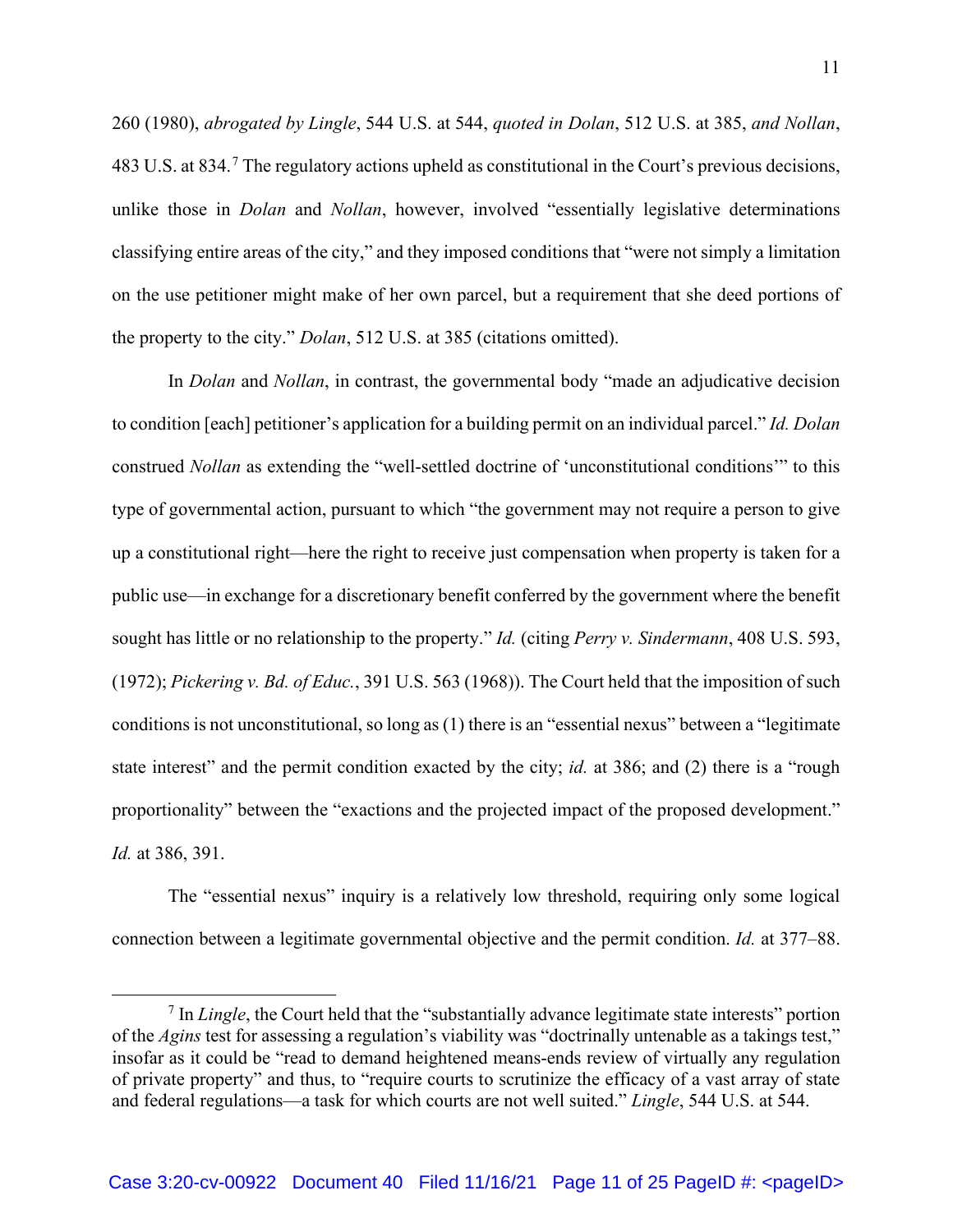The "rough proportionality" prong of the test requires courts "to determine whether the degree of the exactions demanded by the city's permit conditions bears the required relationship to the projected impact of petitioner's proposed development." *Id.* at 388. This element of the test is more exacting, as it requires the governmental authority to "make some sort of individualized determination that the required dedication is related both in nature and extent to the impact of the proposed development." *Id.* at 391.

In *Koontz*, more recently, the Court substantially extended the unconstitutional-conditions doctrine as developed in *Nollan* and *Dolan* to a situation in which the government denied a landuse permit, based on the landowner's refusal to comply with the imposed condition. *See Koontz*, 570 U.S. at 606 ("The principles that undergird our decisions in *Nollan* and *Dolan* do not change depending on whether the government approves a permit on the condition that the applicant turn over property or denies a permit because the applicant refuses to do so."). In *Koontz*, Florida law required applicants seeking permits to develop areas designated as wetlands to offset any resulting environmental damages. The landowner sought from the local Water Management District a building permit for vacant land that was technically designated as wetlands. He offered to offset the environmental effects of his development proposal by deeding to the Water Management District a conservation easement on almost three-quarters of his land. The District rejected his proposal and notified him that it would approve his permit request only if he reduced the size of his development even further and deeded a conservation easement to the District of the remainder of his property and, in addition, hired contractors to make improvements to District-owned wetlands several miles away. Rather than accepting this proposal, the landowner filed suit in federal court, alleging that the District's denial of a land use permit unless he agreed to fund offsite mitigation projects on public land constituted a taking without just compensation.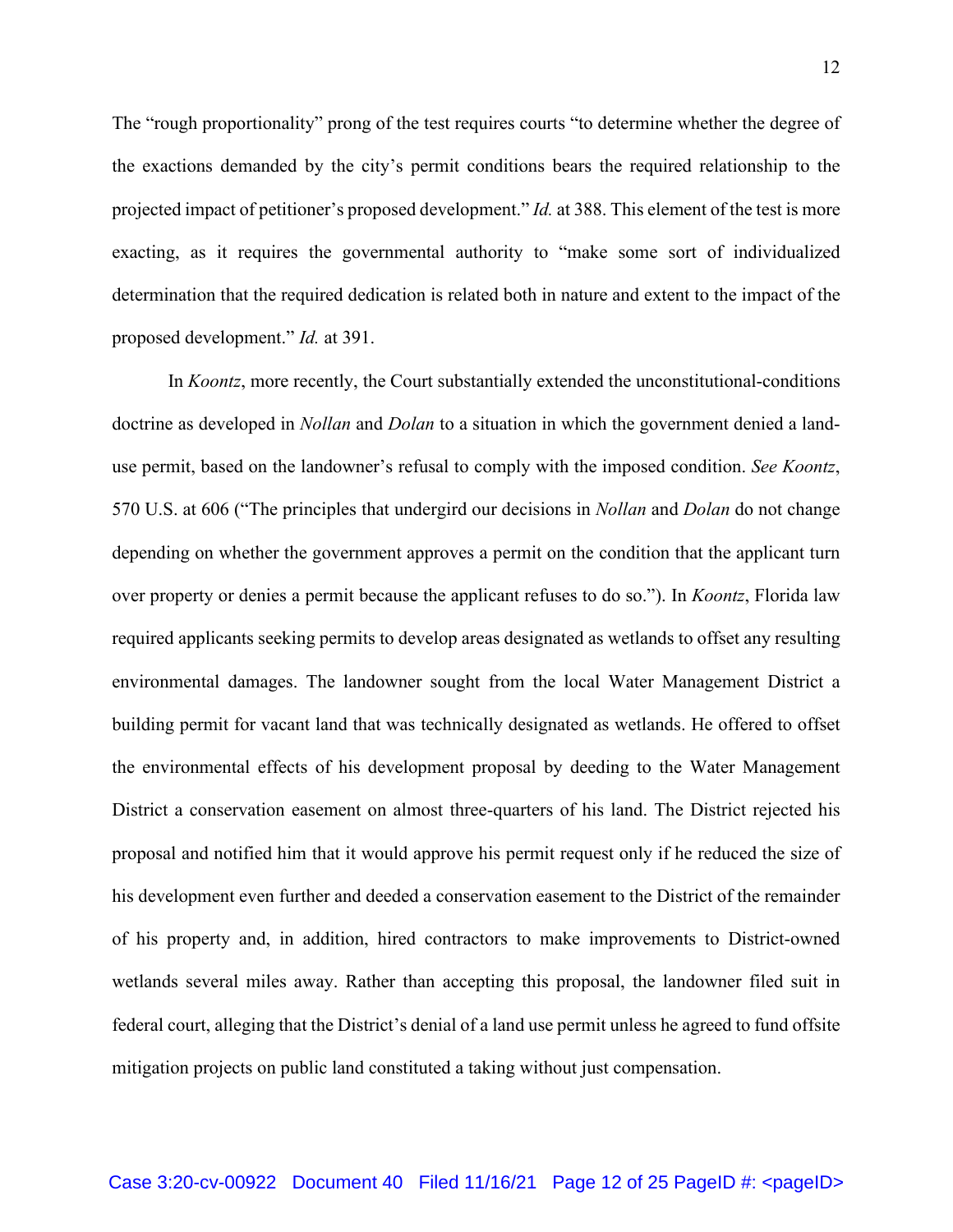Although the Florida Supreme Court had "puzzled over how the government's demand for property can violate the Takings Clause even though 'no property of any kind was ever taken,'" the Court found that the unconstitutional conditions doctrine "provides a ready answer." *Id.* at 607. "Extortionate demands for property in the land-use permitting context run afoul of the Takings Clause not because they take property but because they impermissibly burden the right not to have property taken without just compensation." *Id.* (citation omitted). The Court's analysis recognized that "in lieu of" fees are "utterly commonplace" and are "functionally equivalent to other types of land use exactions." *Id.* at 612. Accordingly, it held that "so-called 'monetary exactions' must satisfy the nexus and rough proportionality requirements of *Nollan* and *Dolan.*" *Id.*

The Sixth Circuit has recently applied *Koontz* to a situation that appears facially similar to the one presented in this case, but the decision left unanswered an important question regarding the type of case to which the unconstitutional conditions doctrine applies. In *F.P. Development, LLC v. Charter Township of Canton*, 16 F.4th 198 (6th Cir. Oct. 13, 2021), the plaintiff landdeveloper brought suit under 42 U.S.C. § 1983, alleging that a township ordinance that required the landowner to obtain permits and pay fees for the removal of trees from its property resulted in an unlawful taking in violation of the Fifth Amendment. The Sixth Circuit observed, in passing, that there was "an interesting question whether Canton's application of the Tree Ordinance falls into the category of government action covered by *Nollan*, *Dolan*, and *Koontz*." *Id.* at 206. The parties, however, did not raise this "interesting question," and the court "decline[d] to do so on [its] own accord." *Id.* The parties instead stipulated that the case was governed by the unconstitutional conditions doctrine and subject to the *Nollan/Dolan* "essential nexus and rough proportionality test," so the court proceeded by applying that test to the facts before it. *Id.*

Case 3:20-cv-00922 Document 40 Filed 11/16/21 Page 13 of 25 PageID #: <pageID>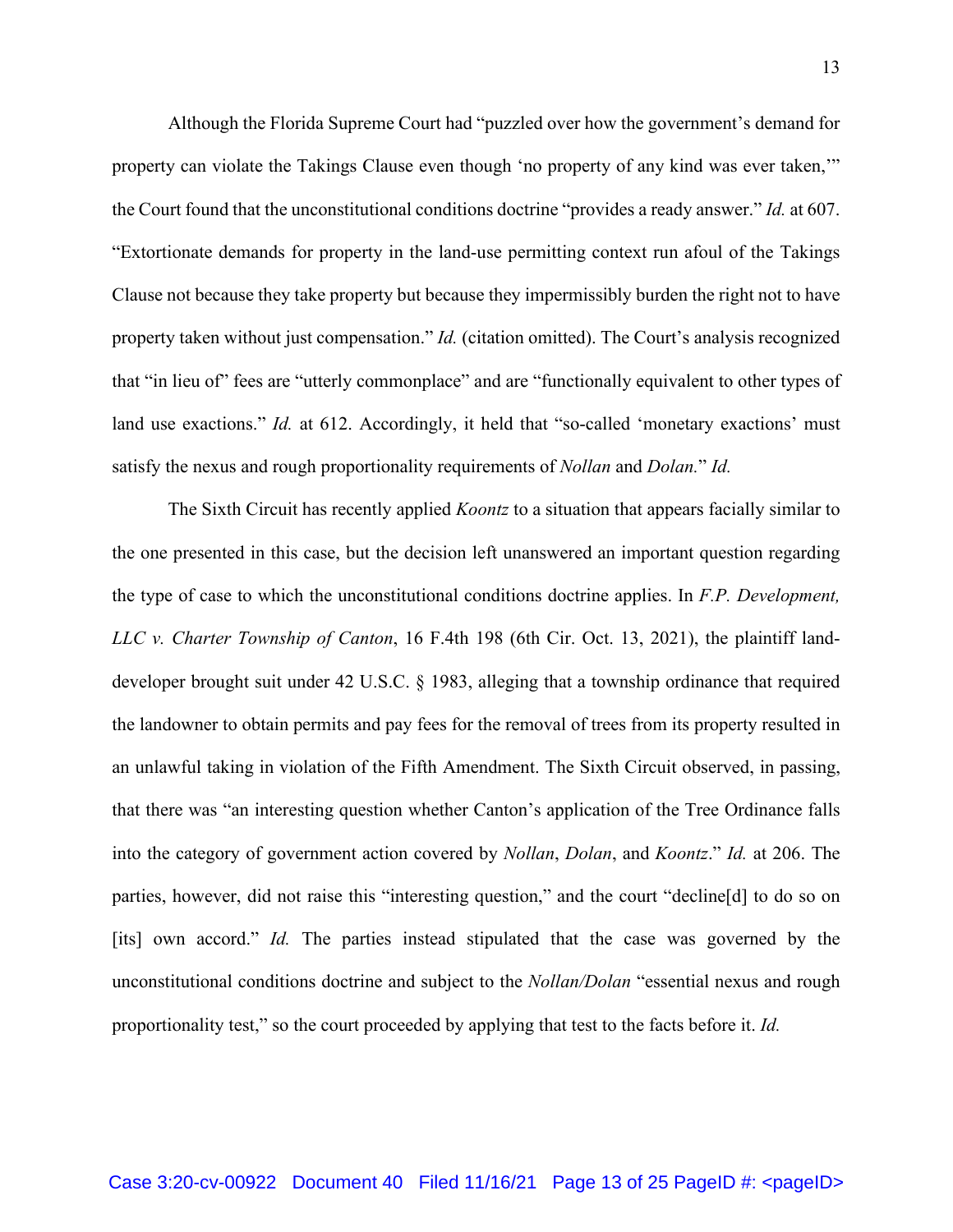The "interesting question" has been raised by the parties in this case, however, and the question is this: whether a legislative, generally applicable development condition that applies to all new development within a certain geographic zone, as opposed to an adjudicative land-use exaction, should be addressed under the *Nollan/Dolan* framework. The Sixth Circuit has never addressed this question, and those courts that have done so have reached different conclusions. *Compare, e.g.*, *McClung v. City of Sumner*, 548 F.3d 1219, 1225, 1228 (9th Cir. 2008) (holding that a generally applicable city ordinance that required all new developments within the City of Sumner to install underground storm drain pipes that were at least twelve inches in diameter was subject to *Penn Central*'s analytic framework rather than to the *Nollan/Dolan* essential nexus and rough proportionality test and that "monetary exactions" were not subject to the *Nollan/Dolan* test), *abrogated in part by Koontz v. St. Johns River Water Mgmt. Dist.*, 570 U.S. 595 (2013), *with Town of Flower Mound v. Stafford Estates Ltd. P'ship*, 135 S.W.3d 620, 641 (Tex. 2004) (where the court stated that it was "unconvinced" that the *Nollan/Dolan* standard applies only to adjudicative, as opposed to legislative, exactions).

#### **B. Which Standard of Review Applies**

In support of its Motion for Summary Judgment, Metro argues that (1) the Sidewalk Ordinance is a "generally applicable land use regulation" rather than an *ad hoc* "exaction" (Doc. No. 22, at 9); (2) the land use regulation should be subjected to, and upheld under, a rational basis review; (3) even if the sidewalk ordinance is an "exaction," it is a legislative exaction rather than an adjudicative exaction, and, as such, it should be reviewed under a "deferential" "reasonable relationship" standard; and (4) alternatively, the Ordinance should be subject to the *Penn Central* test for regulatory takings. (Doc. No. 22, at 9.) The plaintiffs' Motion for Summary Judgment argues that the *Nollan/Dolan* standard applies and that the Sidewalk Ordinance cannot meet either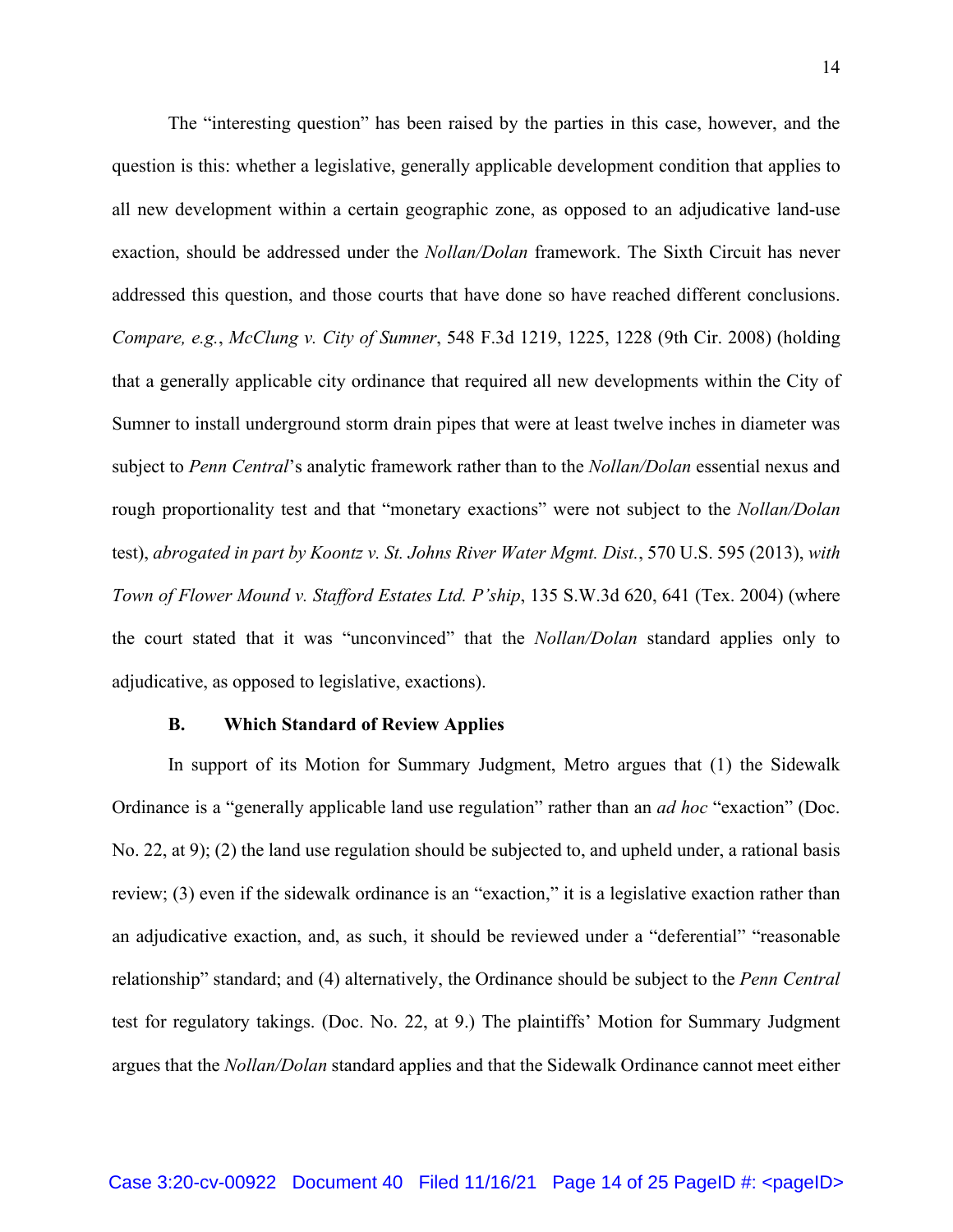component of that test. In its Response to the plaintiffs' motion, Metro argues that, even if the *Nollan/Dolan* test applies, the Sidewalk Ordinance is not unconstitutional.

The court finds that: (1) there is no basis for applying a rational basis test; (2) the *Nollan/Dolan* test, as extended by *Koontz*, does not apply; (3) the *Penn Central* test for regulatory takings applies; and (4) under that test, no taking occurred, and, as a result, the plaintiffs are not entitled to damages or any other form of relief.

## *1. The Rational Basis Test Has No Application Here*

Metro's insistence that rational basis review applies to the plaintiffs' claims is puzzling. The plaintiffs bring suit for violation of the Takings Clause. Neither the Supreme Court nor the Sixth Circuit has ever applied the rational basis standard of review to a claim that a zoning ordinance gives rise to a regulatory taking in violation of the Takings Clause. The rational basis standard might apply, if, for example, the plaintiffs brought claims asserting that the Sidewalk Ordinance violates their right to substantive due process or equal protection, under the Fourteenth Amendment. *See, e.g.*, *Pearson v. City of Grand Blanc*, 961 F.2d 1211, 1223–24 (6th Cir. 1992) (applying rational basis standard to substantive due process challenge to a zoning ordinance); *Andrews v. City of Mentor*, 11 F.4th 462, 475 (6th Cir. 2021) (applying rational basis review to "class of one" equal protection challenge to denial of rezoning application); *see also Lingle*, 544 U.S. at 543–44 (rejecting the application of "due process precedents" to regulatory takings cases, as the inquiry in that context focuses on the burden imposed by regulation on private property rights). Such is not the case here, and the court rejects Metro's assertion that the plaintiffs' claims must be dismissed if the Sidewalk Ordinance simply bears a rational relationship to legitimate state interests. None of the opinions to which Metro cites holds to the contrary.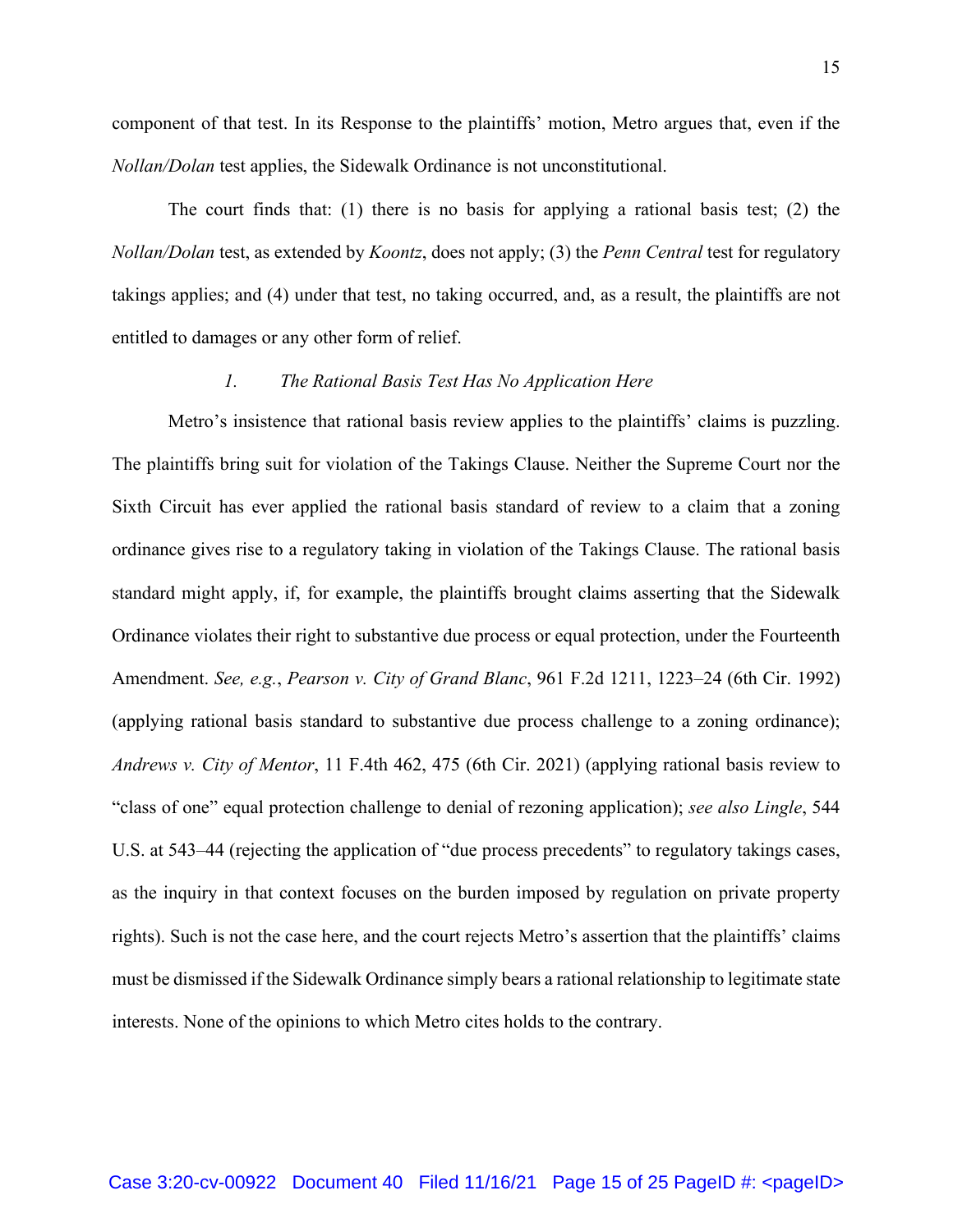### *2. Nollan/Dolan Test Does Not Apply to a Legislative Land-Use Ordinance*

In *Dolan*, the Supreme Court specifically distinguished the facts of the case before it, in which the "city made an adjudicative decision to condition petitioner's application for a building permit on an individual parcel" and required that the plaintiff "deed portions of [her] property to the city," from those cases involving "essentially legislative determinations classifying entire areas of the city" and in which the "conditions imposed were . . . simply a limitation on the use petitioner might make of her own parcel." *Dolan*, 512 U.S. at 385; *see id.* at 391 n.8 ("Here, . . . the city made an adjudicative decision to condition petitioner's application for a building permit on an individual parcel."). In *Koontz*, the Water Management District charged with reviewing and either granting or denying the landowner's building permit application also engaged in an adjudicative decision-making process; it had tremendous discretion to determine whether a proposed construction was "contrary to the public interest" and, if construction was permitted at all, to "impose 'such reasonable conditions' on the permit as are 'necessary to assure' that construction will 'not be harmful to the water resources of the district.'" *Koontz*, 570 U.S. at 601–02. *Koontz* thus extended the heightened scrutiny of *Nollan* and *Dolan* to monetary exactions applied in an *ad hoc*, individualized context.

Courts recognize that "adjudicative" zoning decisions are typically *ad hoc*, characterized by the exercise of discretion by the city or administrative body. Legislative actions, on the other hand, are characterized by "generally applicable legislation . . . that applies, without discretion or discrimination," to every property within the purview of the legislation. *San Remo Hotel L.P. v. City of San Francisco*, 41 P.3d 87, 104 (Cal. 2002). This distinction is drawn from the language in *Dolan* itself, quoted above. Although *Koontz* extended the *Nollan/Dolan* test to *ad hoc* monetary exactions, it left open the question of whether it applies to legislative exactions. As set forth above, the Sixth Circuit also has not addressed this question. *See F.P. Dev., LLC*, 16 F.4th at 206.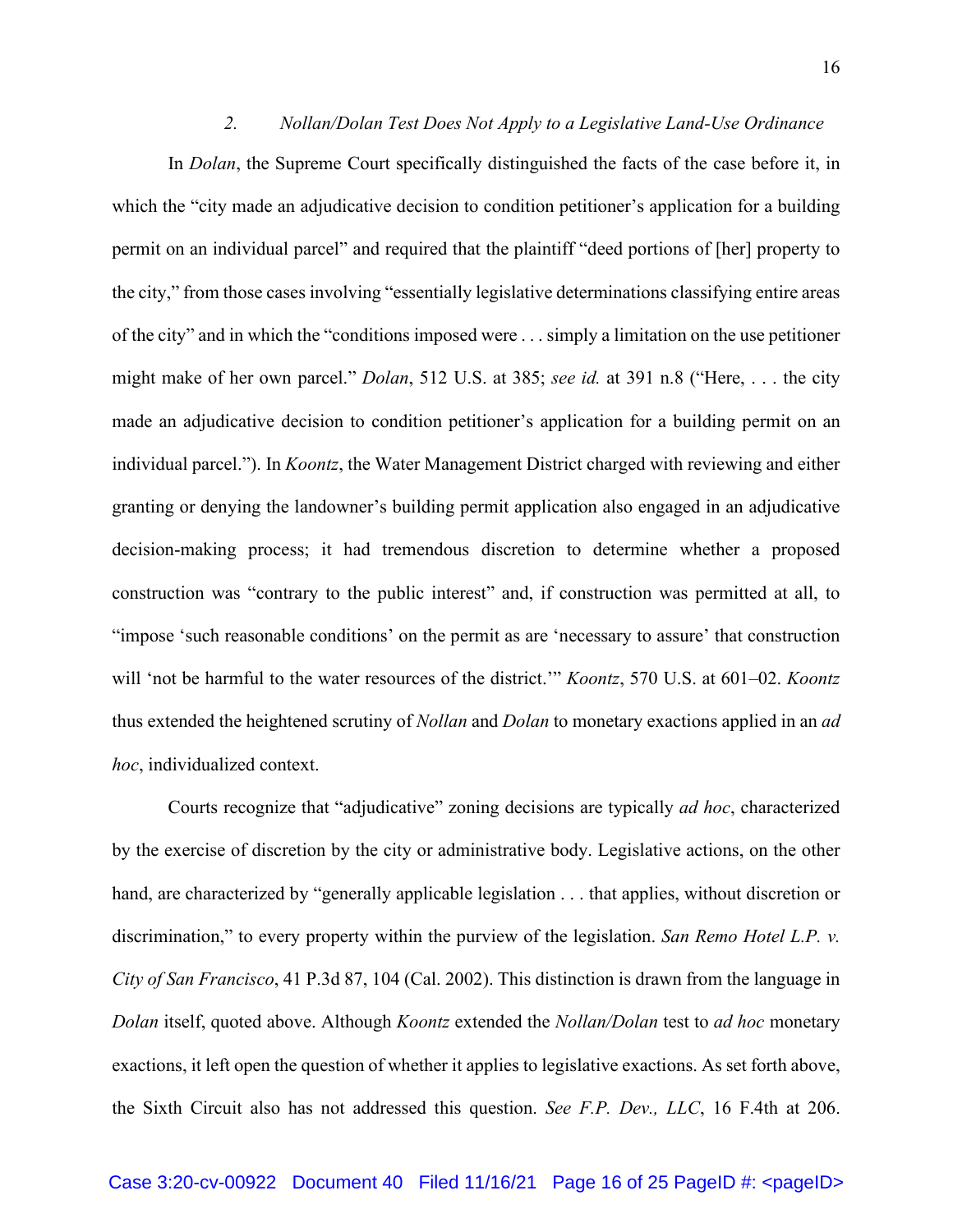Numerous courts, however, have concluded that the *Nollan/Dolan* doctrine does not apply to generally applicable, legislatively imposed conditions. *See, e.g.*, *San Remo*, 41 P.3d at 105 ("The '*sine qua non*' for application of *Nollan/Dolan* scrutiny is thus the 'discretionary deployment of the police power' in 'the imposition of land-use conditions in individual cases.'" (quoting *Ehrlich v. City of Culver City*, 911 P.2d 429, 439 (Cal. 1996)).

In a pre-*Koontz* decision, the Ninth Circuit characterized *Nollan* and *Dolan* as "Fifth Amendment takings challenges to adjudicative land-use exactions—specifically, government demands that a landowner dedicate an easement allowing public access to her property as a condition of obtaining a development permit." *Id.* at 1226 (quoting *Lingle*, 544 U.S. at 546). It further concluded that

The facts of *Nollan* and *Dolan*—involving adjudicative, individual determinations conditioning permit approval on the grant of property rights to the public distinguish them from the line of cases upholding general land use regulations. *Dolan*, 512 U.S. at 384–85. Unlike the facts of *Dolan*, cases questioning land use regulations "involve[] essentially legislative determinations classifying entire areas of the city" and placing limitations on the use owners may make of their property. *Id.* at 385. In comparison to legislative land determinations, the *Nollan/Dolan* framework applies to adjudicative land-use exactions where the "government demands that a landowner dedicate an easement allowing public access to her property as a condition of obtaining a development permit." *Lingle*, 544 U.S. at 546. Indeed, the Supreme Court has recognized that it has "not extended the roughproportionality test of *Dolan* beyond the special context of exactions—land-use decisions conditioning approval of development on the dedication of property to public use." *City of Monterey v. Del Monte Dunes at Monterey, Ltd.*, 526 U.S. 687, 702 (1999).

*Id.* at 1227.<sup>8</sup> Concluding that the *Nollan/Dolan* framework is inapposite to "regulatory takings"

cases outside" that narrow context and that the facts of the case before it did not involve either "an

<sup>8</sup> Notably, again, *McClung* was issued before *Koontz* decided that monetary exactions, as well as the dedication of property, may fall within *Nollan* and *Dolan*, but *Koontz* would not have required a different outcome in *McClung*. *See Ballinger v. City of Oakland*, 398 F. Supp. 3d 560, 571 (N.D. Cal. 2019) (holding that *Koontz* did not overrule the central holding of *McClung*); *Bldg. Indus. Ass'n—Bay Area v. City of Oakland*, 289 F. Supp. 3d 1056, 1058 (N.D. Cal. 2018) (same, noting that *McClung* had "expressly stated that a development condition need only meet the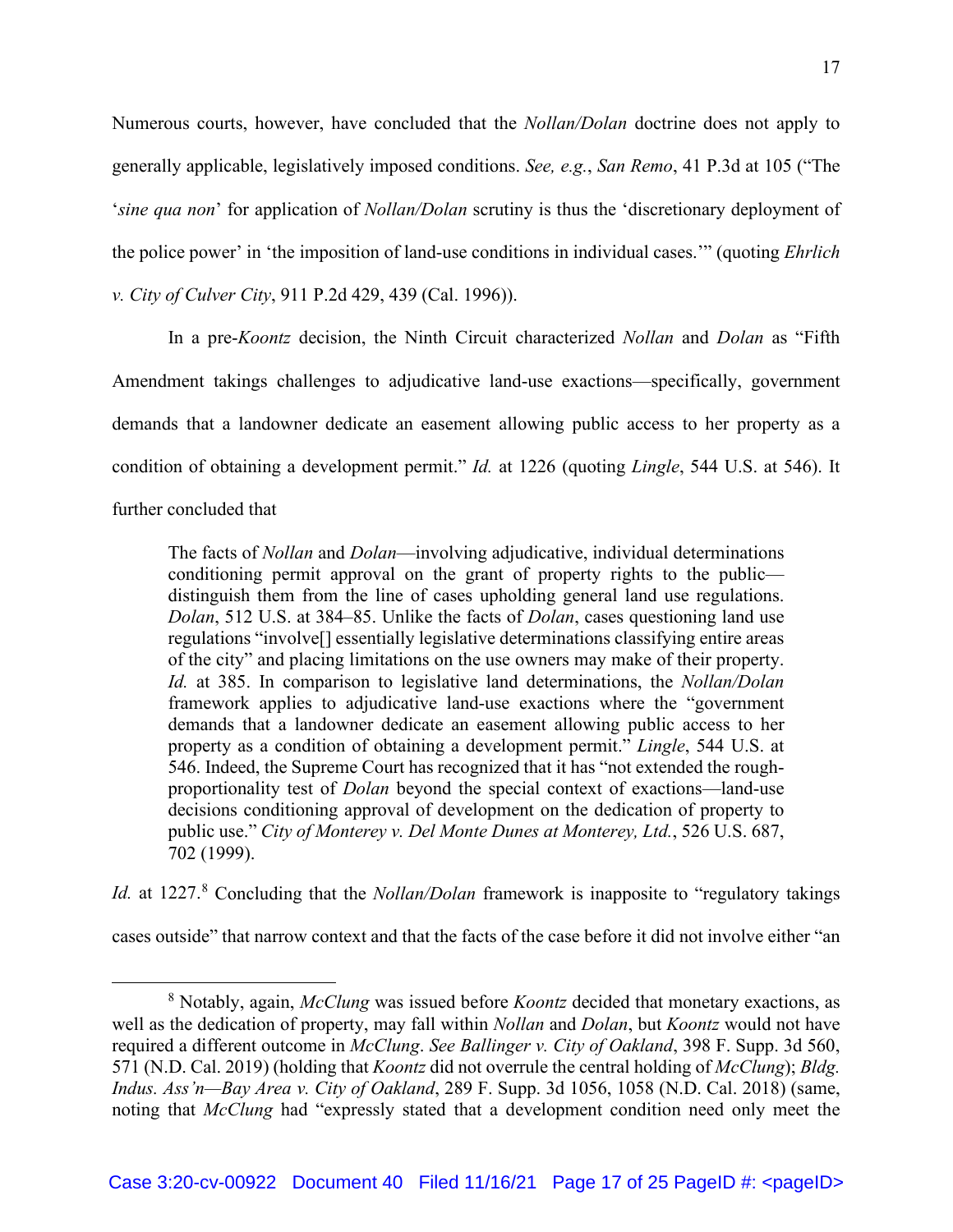individual, adjudicative decision" or a "requirement that the [plaintiffs] relinquish rights in their real property," the court affirmed the district court's decision that the *Penn Central* analysis applied. *Id.* at 1229; *accord Anderson Creek Partners, L.P. v. Cty. of Harnett*, 854 S.E.2d 1, 3–4, 14–15 (N.C. Ct. App. 2020) (holding that a county ordinance pursuant to which the county charges landowners "capacity use" fees "for future water or sewer service as a mandatory condition" prior to issuing permits for developments to real property imposed a generally applicable, nondiscretionary impact fee that was not subject to *Nollan/Dolan* test); *Dabbs v. Anne Arundel Cty.*, 182 A.3d 798, 810–11 (Md. 2018) ("The exactions concept protects citizens against abuses of power by land-use officials concerning proposed quasi-judicial or administrative action for permit or other development approvals relative to an individual parcel of land. There is no analogy to the *Koontz* scenario present here. The County's Development Impact Fee Ordinance is imposed broadly on all properties, within defined geographical districts, that may be proposed for development. The legislation leaves no discretion in the imposition or the calculation of the fee . . . ."); *Cal. Bldg. Indus. Ass'n v. City of San Jose*, 351 P.3d 974, 991 n.11 (Cal. 2015) (a post-*Koontz* case reaffirming pre-*Koontz* decisions holding "that legislatively prescribed monetary fees [of general application] that are imposed as a condition of development are not subject to the *Nollan/Dolan* test."). *But see Town of Flower Mound*, 135 S.W.3d at 641 (Tex. 2004) ("We are not convinced [that the *Dolan* standard applies only to 'adjudicative' decisions]. While we recognize that an *ad hoc* decision is more likely to constitute a taking than general legislation, we think it entirely possible that the government could 'gang up' on particular groups to force extractions that a majority of constituents would not only tolerate but applaud, so long as burdens

requirements of *Nollan* and *Dolan* if that condition is imposed as an 'individual, adjudicative decision'" (quoting *McClung*, 548 F.3d at 1227)).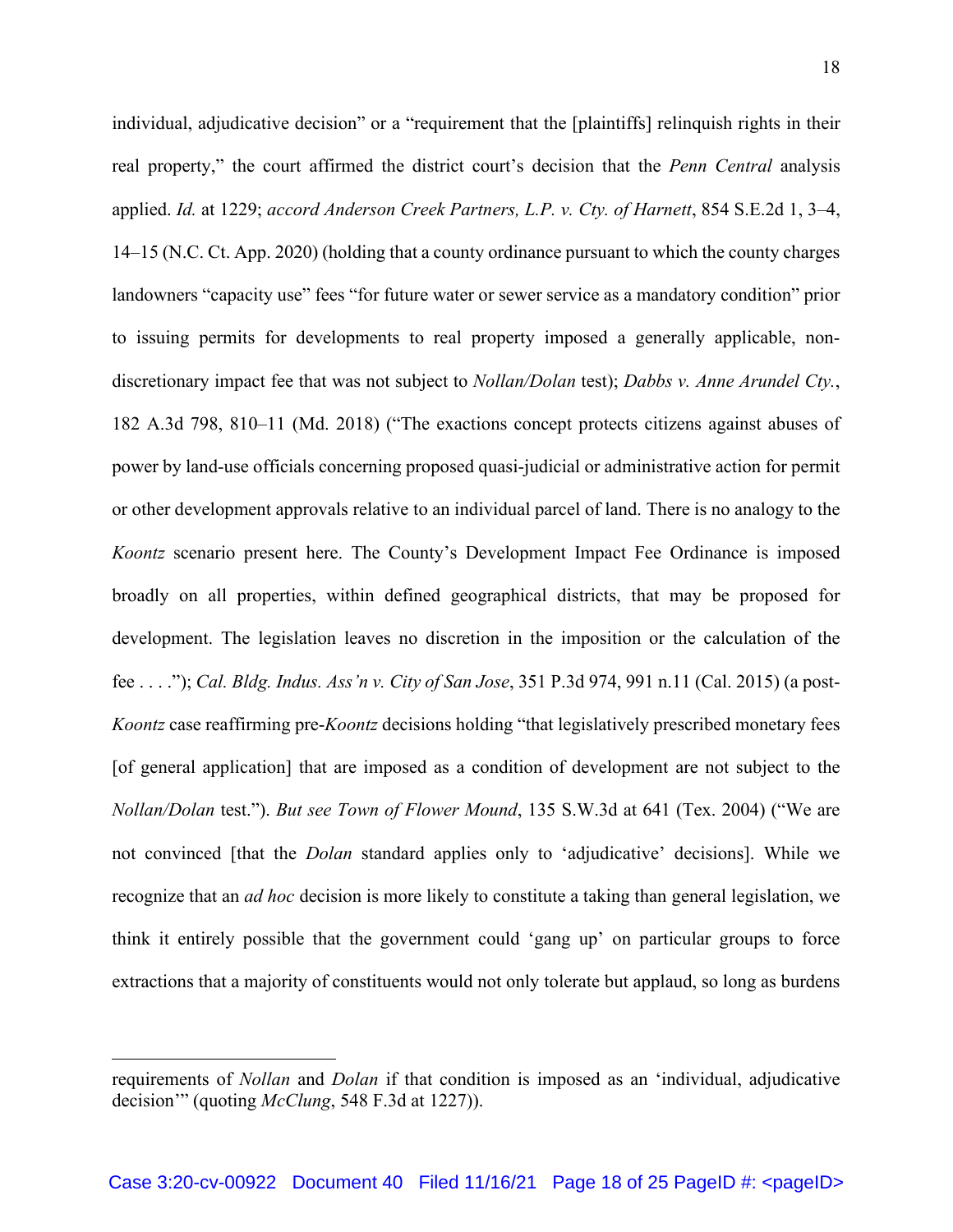they would otherwise bear were shifted to others. Nor are we convinced that a workable distinction can always be drawn between actions denominated adjudicative and legislative.").

Although the application of the Sidewalk Ordinance to Knight and Mayes in this case shares some features of the "adjudicative" actions at issue in *Nollan* and *Dolan*, insofar as it pertains to individual applicants for building permits and also appears to require the granting of a public right-of-way or easement along with the building of the sidewalk, the court nonetheless finds that the Sidewalk Ordinance is essentially "legislative," and its application does not require individualized, adjudicatory decisionmaking. The Sidewalk Ordinance applies broadly to all new development or substantial redevelopment in entire areas of Metropolitan Nashville; the amount to be paid into the in-lieu fund is set by a formula in the Ordinance itself and is not determined based on the particular development proposed; an administrative decision by the Board of Zoning Appeals does not impose the requirement to build sidewalks or to pay into the in-lieu fund—rather, the BZA can only remove the sidewalk requirement through the granting of a variance; and, finally, this structure is not unique to the Sidewalk Ordinance, as it is apparently consistent with many other land use regulations set out in Metro's Zoning Code, *see, e.g.*, Metro Code § 17.40.330 ("The metropolitan board of zoning appeals may grant variances from the strict application of the provisions of this Zoning Code based upon findings of fact related to the standards in this article.").

The court also concludes that the *Nollan/Dolan* standard of review is not applicable to the challenges to the constitutionality of the Sidewalk Ordinance and its application to the plaintiffs, insofar as that application constituted a legislative rather than adjudicative action. The Sidewalk Ordinance, as applied, does not pose a significant risk of abuse of power or overreaching by landuse officials, and, importantly, the in-lieu fee is capped at no more than three percent of the "total construction value of the permit." Metro. Code § 17.20-120(D)(1). In *Koontz*, the Supreme Court's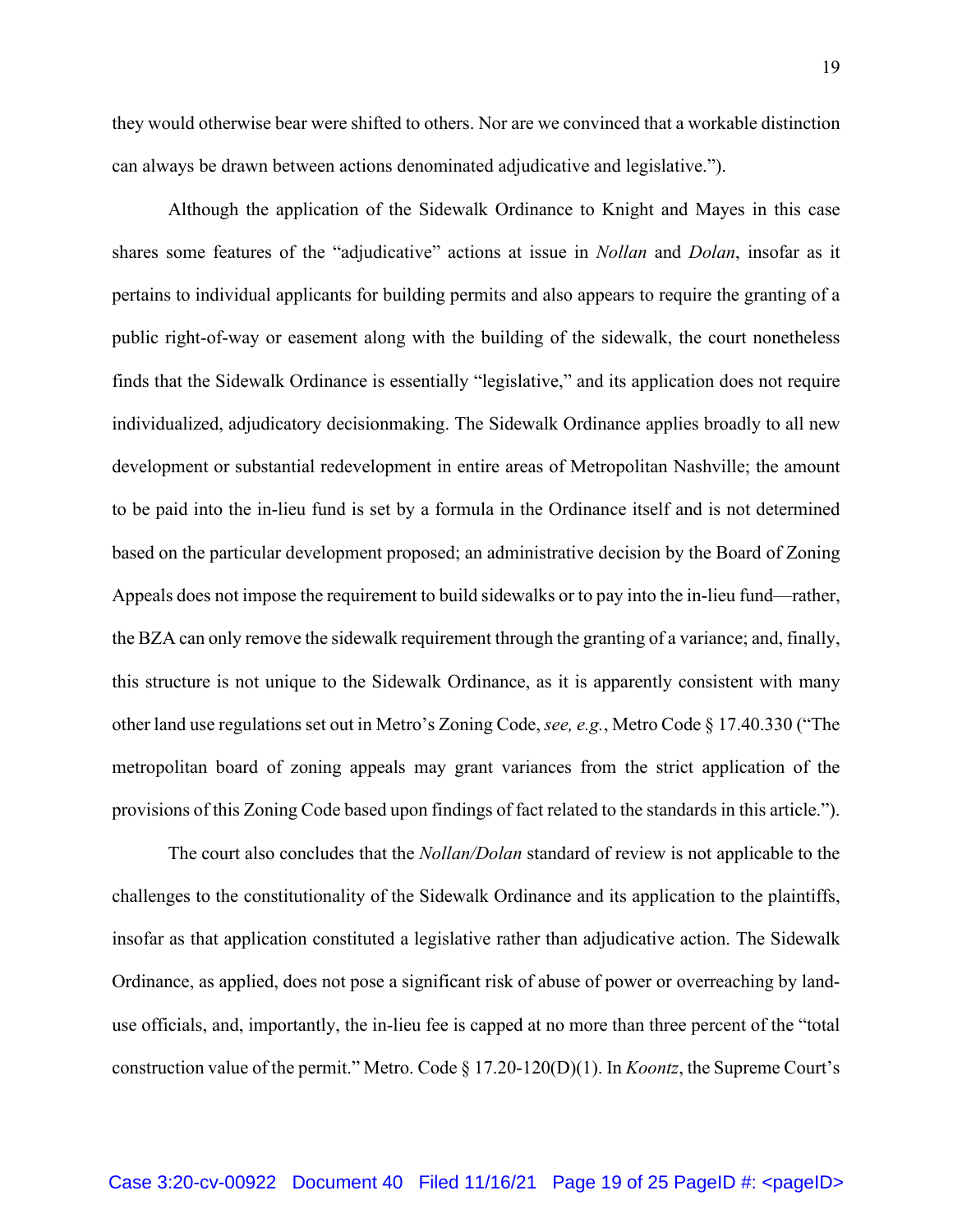justification for extending the *Nollan/Dolan* test to monetary exactions was largely premised on two "realities" underlying the "permitting process," the first of which was that "land-use permit applicants are especially vulnerable to the type of coercion that the unconstitutional conditions doctrine prohibits," given the "special vulnerability of land use permit applicants to extortionate demands for money." *Koontz*, 570 U.S. at 604–05, 619. As at least one commentator has recognized, "that concern is greatly diminished in the context of legislative exactions because such exactions are less prone to 'leveraging' (*i.e.*, extortionate demands)." Glen Hansen, *Let's Be Reasonable: Why Neither Nollan/Dolan Nor Penn Central Should Govern Generally-Applied Legislative Exactions After Koontz*, 34 Pace Env't L. Rev. 237, 257–58 (2017) (hereafter, "Hansen"). In this case, given the general applicability of the Sidewalk Ordinance, the defined procedure for calculating the in-lieu fee, and the cap on that fee, the risk of an "extortionate" demand such as that made in *Koontz* simply does not exist.

The "second reality of the permitting process" with which the Supreme Court was concerned in *Koontz* is that "many proposed land uses threaten to impose costs on the public that dedications of property can offset." *Koontz*, 570 U.S. at 605. The plaintiffs here complain that the cost of sidewalks is being imposed upon them, as developers of property, when it should be borne by the public at large. The *Koontz* majority, however, "emphasized the individualized, propertyspecific nature of the exaction that falls within *Nollan/Dolan*," as distinct from regulations that "apply generally to parcels of land" and, as such, are akin to "property taxes, user fees, and similar laws and regulations." Hansen, 34 Pace Env't L. Rev. at 252 (quoting *Koontz*, 570 U.S. at 615). Although the plaintiffs' concerns are certainly understandable, the legislatively imposed Sidewalk Ordinance and alternative in-lieu fee are more in the nature of a tax or user fee than the "individualized, property-specific" exactions at issue in *Nollan*, *Dolan*, and *Koontz*. For this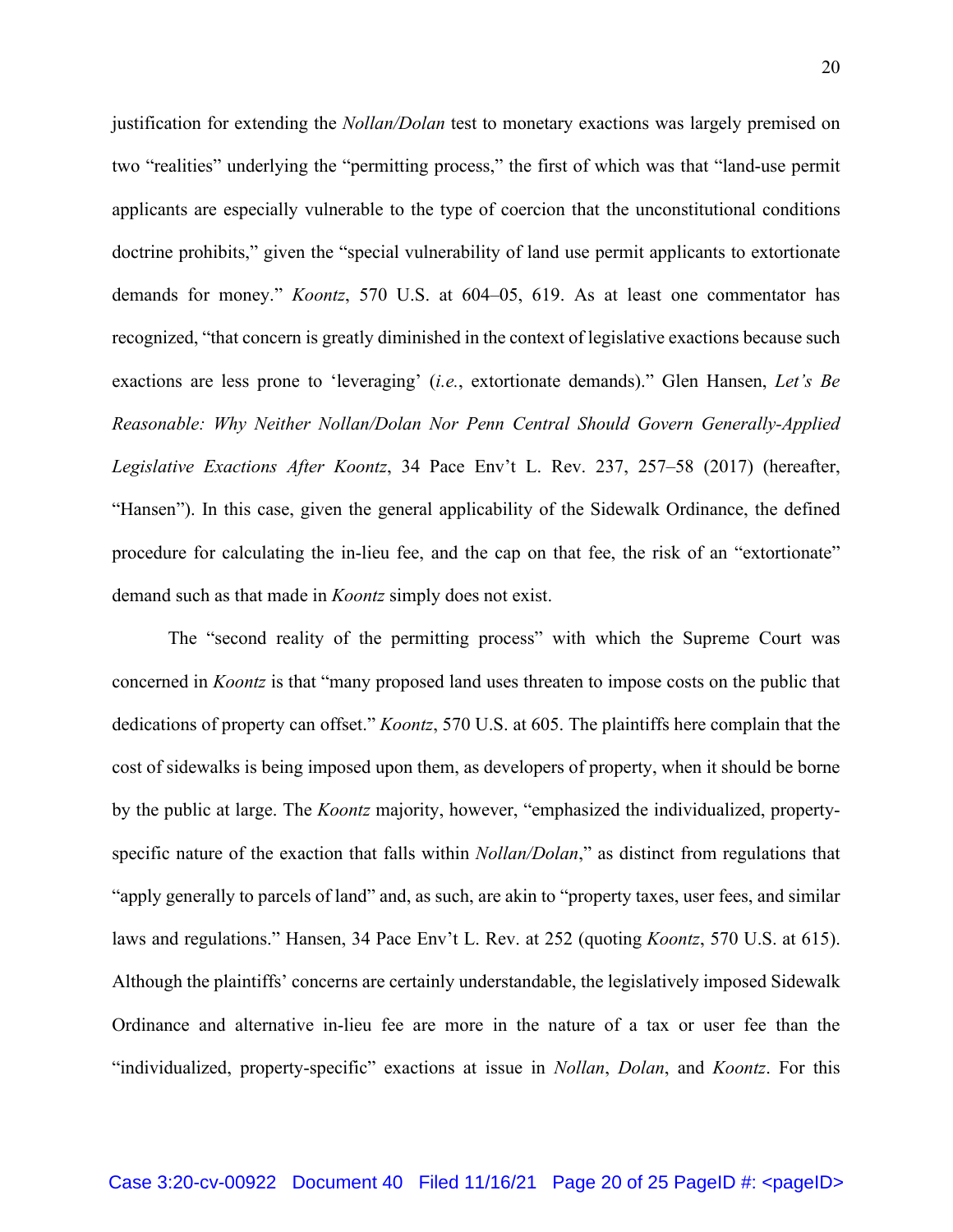reason, too, this court agrees with the numerous courts that have concluded that legislative "exactions" that apply generally, rather than only to specific parcels of real property, should not be governed by the *Nollan/Dolan* standard of review. Further, as the Ninth Circuit explained, "[t]o extend the *Nollan/Dolan* analysis here would subject any regulation governing development to higher scrutiny and raise the concern of judicial interference with the exercise of local government police powers." *McClung*, 548 F.3d at 1227–28.

In sum, the court finds that the Sidewalk Ordinance at issue here is a generally applicable land use regulation and that the *Nollan/Dolan* standard of review does not apply to generally applicable land use regulations, as opposed to adjudicative land-use exactions.

## *3. The Penn Central Test Applies*

While recognizing, on the one hand, that the Sidewalk Ordinance falls within the scope of alleged regulatory takings subject to the balancing test established by *Penn Central*, Metro posits that the Sidewalk Ordinance should be subject to some "deferential," "reasonable relationship" standard of review. (Doc. No. 22, at 11.) In the alternative, it argues that the *Penn Central* test applies. *(Id.)* The only authority Metro offers for the application of a "reasonable relationship" standard of review comes from state court opinions and academic articles. This court, however, is bound by Sixth Circuit and Supreme Court precedent, both of which apply *Penn Central* to regulatory takings challenges that are not governed by the *Nollan/Dolan* standard. *See, e.g.*, *Lingle*, 544 U.S. at 538 ("Outside these two relatively narrow categories [*per se* takings and regulations that "completely deprive an owner of '*all* economically beneficial us[e]' of her property"] (and the special context of land-use exactions [governed by the *Nollan/Dolan* standard]), regulatory takings challenges are governed by the standards set forth in *Penn Central*[.]"); *Andrews v. City of Mentor*, 11 F.4th 462, 469 (6th Cir. 2021) (recognizing that *Penn Central* applies to regulatory takings that "allow[] for some economically beneficial use of the property in question"); *see also Mead v. City*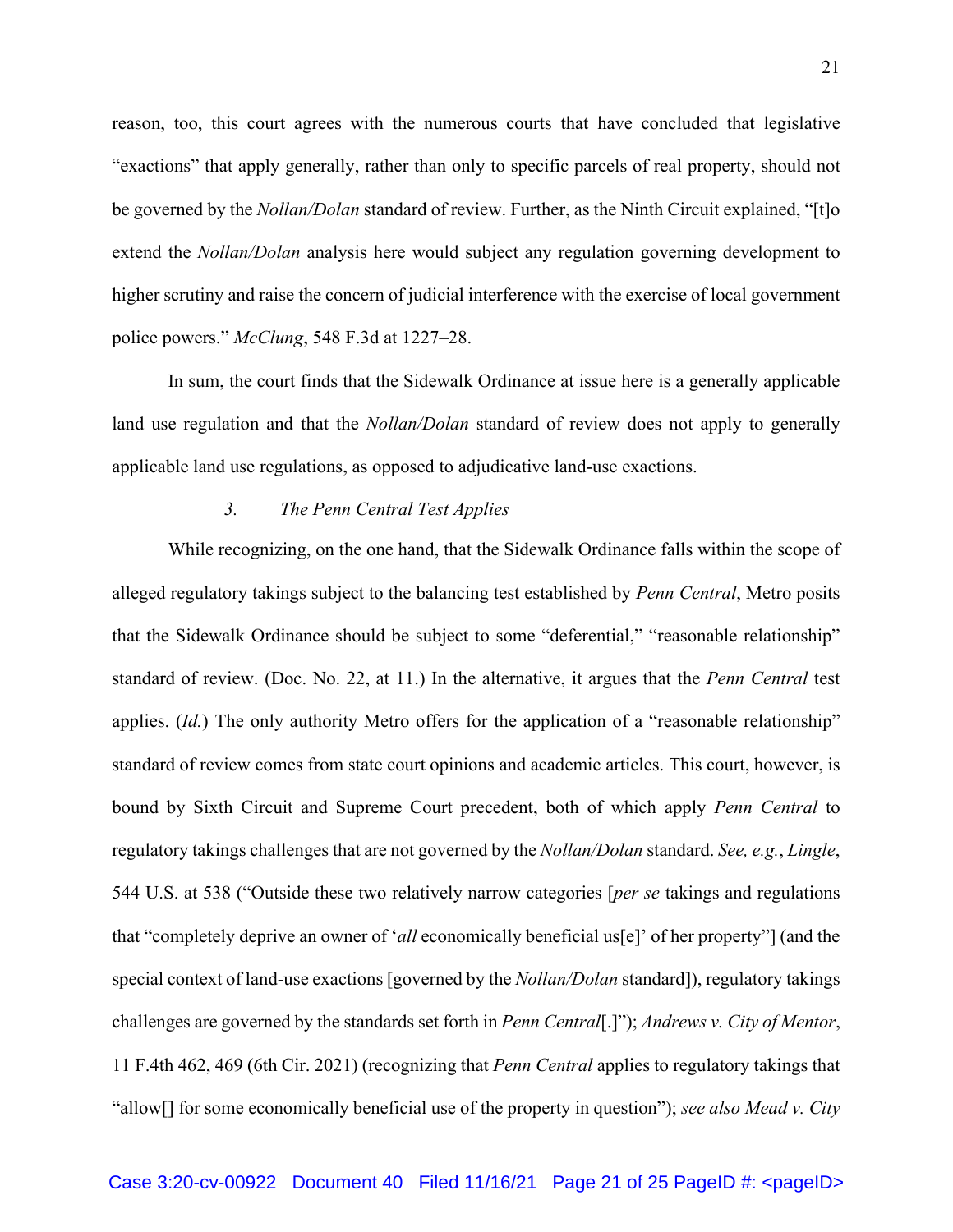*of Cotati*, 389 F. App'x 637, 638 (6th Cir. 2010) ("A generally applicable development fee is not an adjudicative land-use exaction subject to the 'essential nexus' and 'rough proportionality' tests of [*Nollan* and *Dolan*]. Instead, the proper framework for analyzing whether such a fee constitutes a taking is the fact-specific inquiry developed [in Penn Central]."). The court finds that the *Penn Central* balancing test applies to the regulatory "takings" at issue here.

### *4. Applying Penn Central*

The plaintiffs make no effort to argue that the Sidewalk Ordinance, facially or as applied to them, would fail the *Penn Central* balancing test. Instead, they argue only that the appropriate standard is the *Nollan/Dolan* test and that the Sidewalk Ordinance cannot pass that test.

In that regard, the plaintiffs are likely correct. If the Sixth Circuit were to conclude that the *Nollan/Dolan* test applies to Metro's Sidewalk Ordinance, even assuming that Metro can satisfy the "essential nexus" component of the test, *see Dolan*, 512 U.S. at 387–88 (finding an essential nexus between the proposed bike and pedestrian path and the town's interest in removing vehicles from the street and improving traffic flow), Metro has not made the type of individualized assessment required to meet the "rough proportionality" component of the test. As the Sixth Circuit explained in *F.P. Development*, "[t]he 'required relationship' does not have to be 'exacting,' but it cannot be 'generalized,'" and the government authority "must make some sort of individualized determination that the required dedication is related both in nature and extent to the impact of the proposed development.'" *F.P. Dev., LLC*, 16 F.4th at 206 (quoting *Dolan*, 512 U.S. at 389–91). Although the BZA arguably considered Knight's and Mayes' individual circumstances in denying their requests for a variance, the basis for the decisions included such findings as that the establishment of a "connected pedestrian network via sidewalks and greenways" in Knight's neighborhood was "critical to planning goals," that Metro Water Services indicated that no hardship would prevent the construction of sidewalks on Knight's street, and that Knight's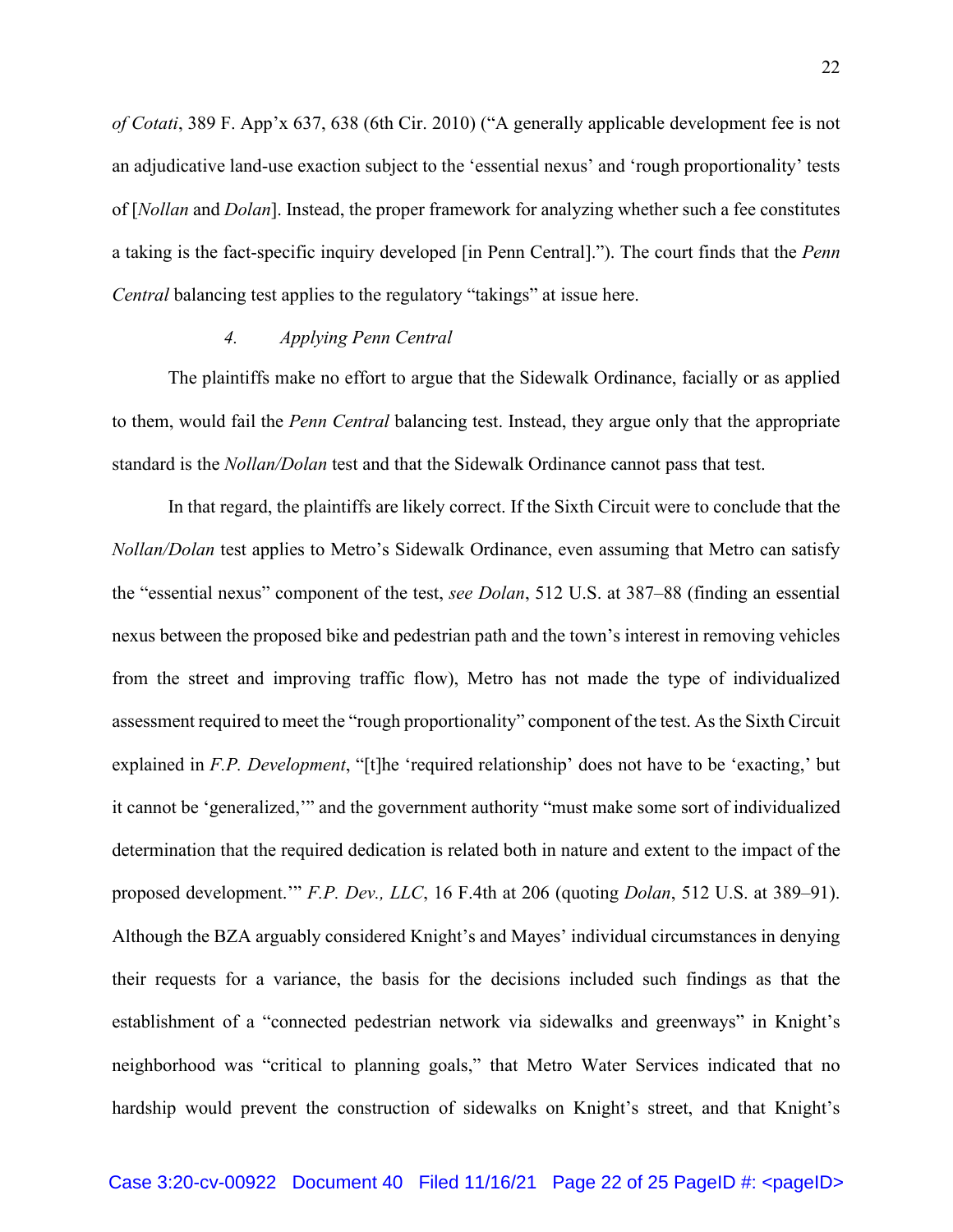both *Dolan* and *F.P. Development*, such generalized and conclusory findings were insufficient. *Dolan*, 512 U.S. at 389–91; *F.P. Dev.*, 16 F.4th at 206. But the fact that Metro likely cannot meet the more stringent *Nollan/Dolan* test says

property was near major thoroughfares and a newly built greenway. (*See* Doc. No. 26, at 9–10.) In

nothing about whether it can satisfy *Penn Central*. As set forth above, *Penn Central* requires a balancing of several factors, including (1) "[t]he economic impact of the regulation on the claimant"; (2) "the extent to which the regulation has interfered with distinct investment-backed expectations"; and (3) the "character of the governmental action"—for instance whether it amounts to a physical invasion or instead merely affects property interests through "some public program adjusting the benefits and burdens of economic life to promote the common good." *Id.* at 124, *quoted in Lingle*, 544 U.S. at 538. The court construes the plaintiffs' failure to even address the *Penn Central* test as a concession that the Sidewalk Ordinance satisfies the test.

Further, a review of the record supports a conclusion that Metro easily satisfies *Penn Central*. There is no evidence that the economic impact of the Sidewalk Ordinance on the plaintiffs is substantial. As Metro argues, the costs imposed by the Sidewalk Ordinance, relative to the overall cost of the plaintiffs' construction projects, is minimal, as the in-lieu fee is capped at three percent of the "total construction value of the permit." Metro. Code § 17.20-120(D)(1). (Doc. No. 22, at 26.) Mayes' in-lieu fee ultimately amounted to 1.6% of his home's \$550,000 appraised value. In the absence of argument or evidence to the contrary, this factor weighs in favor of finding that the Ordinance does not effect a taking.

In addition, there is no evidence that the Ordinance meaningfully interfered with the plaintiffs' "investment-backed expectations." It has long been accepted that sidewalks improve property values. Metro, in fact, points to a 175-year-old Tennessee Supreme Court decision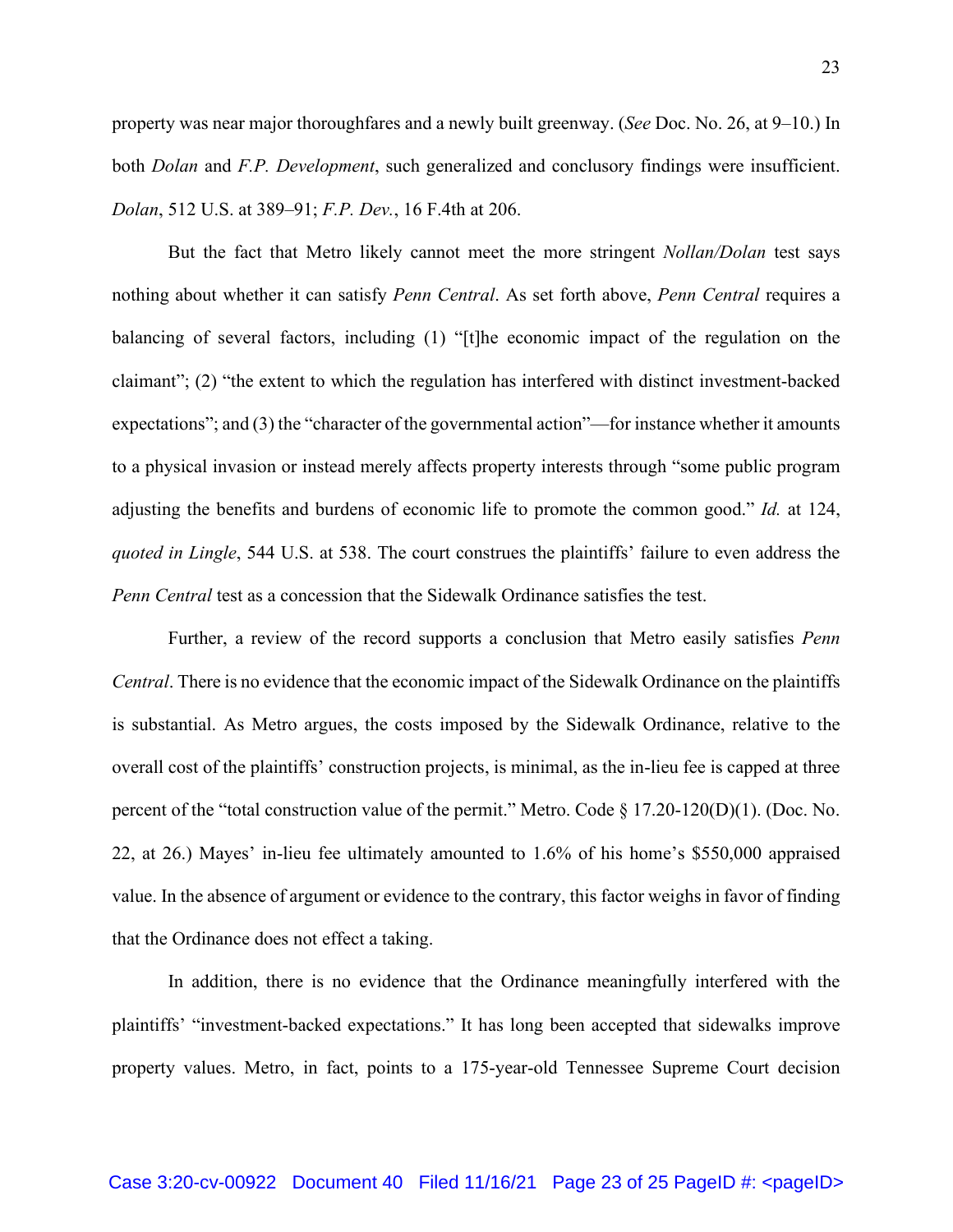upholding a sidewalk ordinance and finding that sidewalks increase the value of property. *See Mayor v. Maberry*, 25 Tenn. 368, 373 (1845) ("A sidewalk well paved would therefore add greatly to the comfort of all who might pass that way, and the owners of the lots would share largely in the advantages it would afford. . . . The fact that these pavements exist must add to the value of property in that town, and in the general appreciation of property the plaintiff in error will derive a proportional advantage."). The plaintiffs concede that the Sidewalk Ordinance has not caused them to suffer a diminution in the value of their property. Moreover, the Sidewalk Ordinance, in some form, has been in effect since 2017 and was in effect prior to the plaintiffs' purchase of their respective properties. Metro also points out that the cost of compliance can be eliminated or reduced by two different variance procedures. The plaintiffs have not argued or presented evidence that the Sidewalk Ordinance interfered with their investment-backed expectations. Accordingly, this factor weighs in favor of Metro as well.

The plaintiffs also do not refute Metro's contention that sidewalks, as stated in the Sidewalk Ordinance, benefit the city of Nashville, its residents, and individual property owners and enhances the value, desirability, and safety of the plaintiffs' properties and neighborhoods. As such, the Sidewalk Ordinance falls within the category of a "public program adjusting the benefits and burdens of economic life to promote the common good." (Doc. No. 22, at 28.) While it must be acknowledged that the presence of a sidewalk would qualify as a physical invasion of the plaintiffs' properties, the plaintiffs do not actually contest the building of sidewalks on their properties. Rather, they contest the requirement that they pay the in-lieu fee into the sidewalk fund, which goes toward building sidewalks elsewhere in the city. Even if sidewalks were to be built on their properties, Metro also points out that the city has a setback ordinance prohibiting development without a permit within a twenty-foot buffer zone alongside the road, as a result of which the